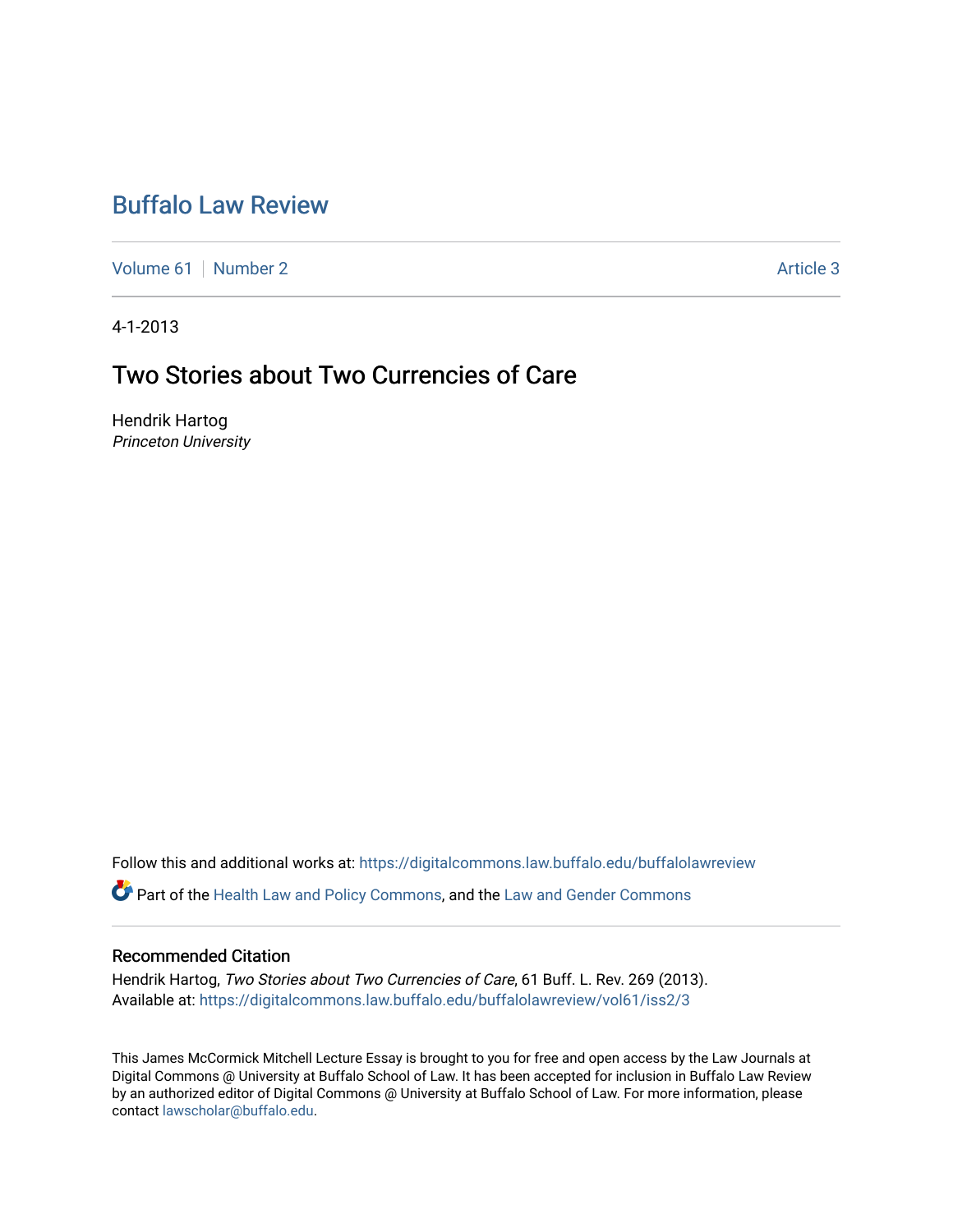### **Two Stories About Two Currencies of Care**

#### HENDRIK HARTOG†

My work on the history of care has been shaped by a desire, a yearning, to discover what the experience of caregiving was like, both for the producers and the consumers of that care. Of course what I found was never that, exactly. Rather, at most, research uncovered testimony about how the experience of care was described and explored within the confines of litigation, or how the experience of care was shaped or constituted by the legal culture. Still, my semi-conscious goal was always to get as close as I could to something that looked or smelled like experience.

That desire, my yearning, is, of course, a very unfashionable one and also one that much critical writing (by, among others, Joan Scott) has all but eviscerated.<sup>1</sup> Today that desire has become—or is recognized—as archaic and outdated. The search for representative experience is so last century. None of my graduate students would be stupid enough to admit to such. And they are right, and I am wrong.

Still, I am the product of a social historical moment. My education as a historian was shaped—determined—by a 1970s historian's fantasy that with sufficient work and energy, I could find access to the "real" experiences of ordinary people in everyday parts of their lives. I have carried some version of that fantasy with me through most of my working life as a historian. There have been precious few instances when legal sources—particularly cases—could

1. *See* Joan W. Scott, *The Evidence of Experience*, 17 CRITICAL INQUIRY 773, 797 (1991).

Unless otherwise indicated, portions of the following discussion have been drawn from and expand upon scholarship reported in HENDRIK HARTOG, SOMEDAY ALL THIS WILL BE YOURS: A HISTORY OF INHERITANCE AND OLD AGE (2012).

<sup>†</sup> Class of 1921 Bicentennial Professor in the History of American Law and Liberty and Director of American Studies at Princeton University.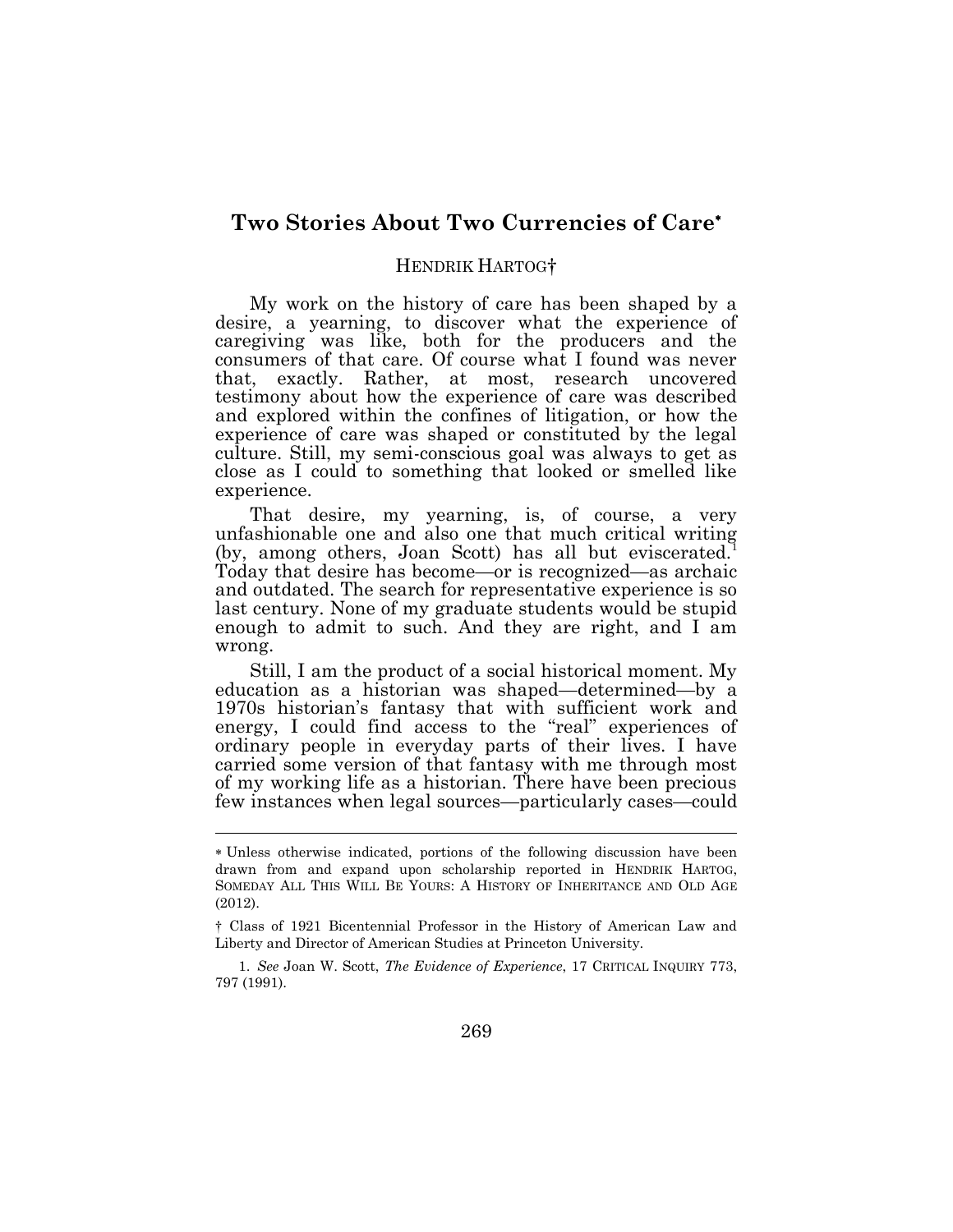possibly have satisfied that desire. But the desire, the aspiration, for traces of experience, for something more than discourse, for access to the everyday lives of real people, for a way to reconstruct how they lived lives—how they worked and fought and played and loved—in the present tense (their present tense), that remains. $^{2}$ 

Back around the turn of the new century, in 2000 and 2001 and 2002 and 2003, I began to work with a body of nineteenth and early twentieth century New Jersey cases that offered surprising and illuminating portraits of carework within families. The cases involved disputes over promised but undelivered legacies or inheritances. I had begun reading them less out of a social historian's fantasy or yearnings and more because I had enjoyed teaching such cases as legal doctrine in the days long past when I had been a property law teacher. I was curious both about the evolution of that legal doctrine and about the stories that produced the legal doctrine.

But soon I was entranced—I still am—by the descriptions of work scattered throughout the testimony in the trial records, language that seemed to offer the access into an intimate and lost world that I had long yearned for. For historians of my generation and inclinations—at least for this historian—such access was talismanic magic. Reading the transcripts, I felt as if I could see, could smell, could hear, the real. There's nothing quite like a description of how it feels to get hands dirty while giving a stepfather by marriage an enema or what it means to wrestle a demented aunt to the ground as she destroys the family furniture.<sup>3</sup> But how to make such images and stories parts of a history, parts of an analysis of change over time? That question stumped me, and it took me a very long time to find answers, or ways to answer that question. And in the end, you will have to accept that the book is my answer, inadequate though it is.

Here, though, let me offer two stories, both as a way to illustrate how the case files I dealt with "speak" or "spoke"

<sup>2.</sup> *See* Hendrik Hartog, *Horwitz and the End of Socio-Legal History: 1975*, *in* 2 TRANSFORMATIONS IN AMERICAN LEGAL HISTORY—LAW, IDEOLOGY, AND METHODS: ESSAYS IN HONOR OF MORTON J. HORWITZ 43-44 (Alfred Brophy & Daniel Hamilton eds., 2010).

<sup>3.</sup> HENDRIK HARTOG, SOMEDAY ALL THIS WILL BE YOURS: A HISTORY OF INHERITANCE AND OLD AGE 161, 255 (2012).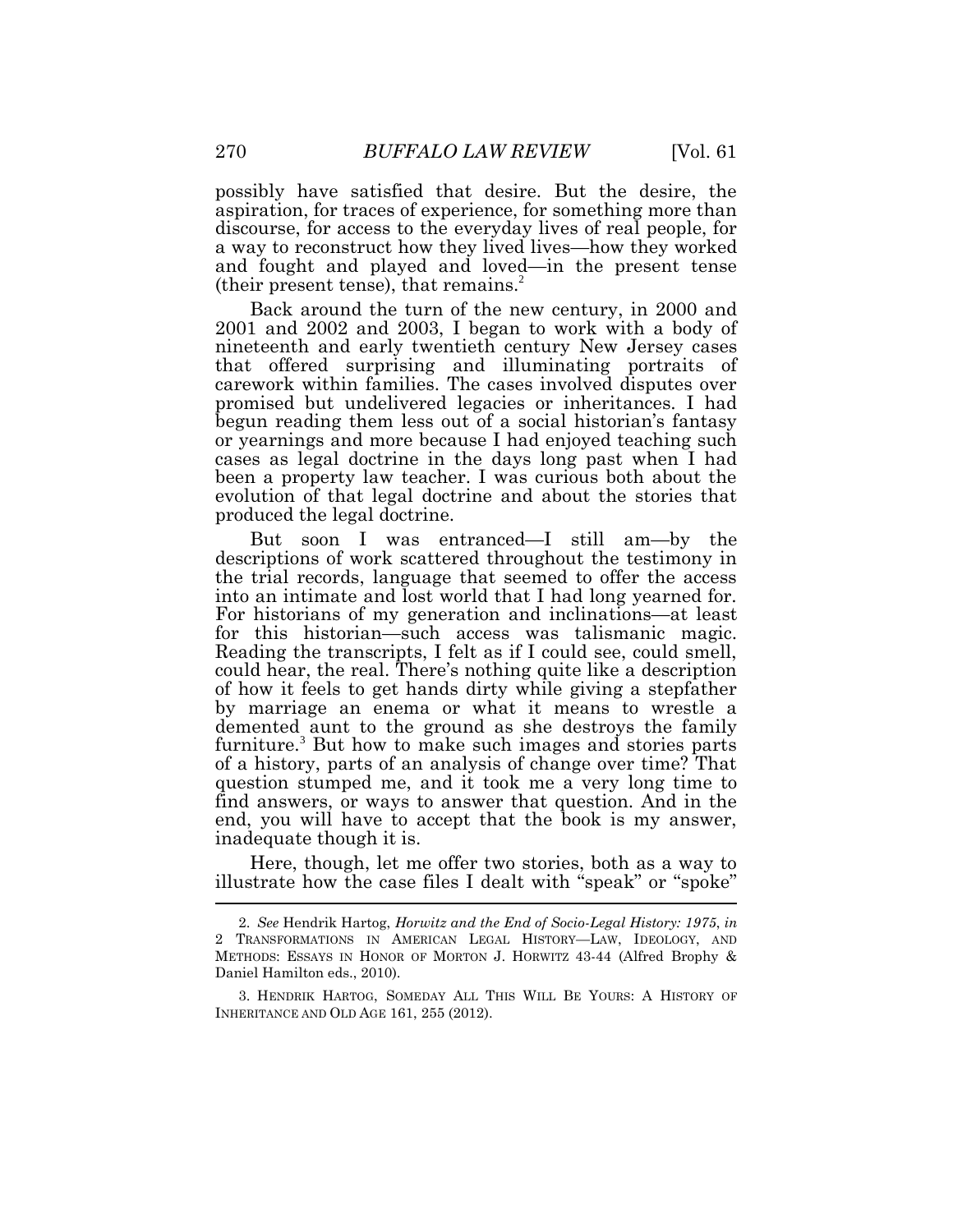about issues of care and the experience of caretaking and as a way to connect the work I did to the more immediate and twenty-first century concerns that shape the writings of my brilliant copanelists. In particular, these stories suggest how Americans once struggled over the contested boundary between family member and worker. What did it mean to "care"? What did it mean to do "carework"? What were the expectations—the reliance interests—that arose within a capitalist economy when men and women, usually women but not only women, worked to take care of older relatives, older family? What did they owe to those who had once brought them up? What did it mean that those who did the work also found a home within the households of those they worked for?

These may not be questions that one wants raised in a conference on careworkers, understood not as family members but rather as part of a relatively un- or underorganized labor pool, today made up largely of persons of color, often participants in global labor movements.<sup>4</sup> Although Klein and Boris describe recent efforts in some states to compensate family members for staying home to care (kin care), those family members are not the centerpiece of their work.<sup>5</sup> And if there is a carework movement in the offing, it begins, I suspect, with efforts to see careworkers, first of all, as workers like other workers, as employees, entitled to the benefits that we wish were part of the rewards that belonged to all workers within this immensely wealthy and profligate society.

But *Someday All This Will Be Yours*, like much of my work over the past two decades, was, in the first place, a work of family history. Much of it is devoted to the legal, moral, and emotional situations of adult children, some of whom returned to a parental home after a period of time working and living elsewhere, some of whom never left. How to think about such beings: as adults, that is, as persons competent to contract with parents and grandparents to provide care? Or, as children, doing what is expected of them within a household, perhaps hoping that

<sup>4.</sup> *See* EILEEN BORIS & JENNIFER KLEIN, CARING FOR AMERICA: HOME HEALTH WORKERS IN THE SHADOW OF THE WELFARE STATE 4-5 (2012); Eileen Boris & Jennifer Klein, *"We Have to Take it To the Top!": Workers, State Policy, and the Making of Home Care*, 61 BUFF. L. REV. 293 (2013).

<sup>5.</sup> *See* BORIS & KLEIN, *supra* note 4, at 34, 49-53.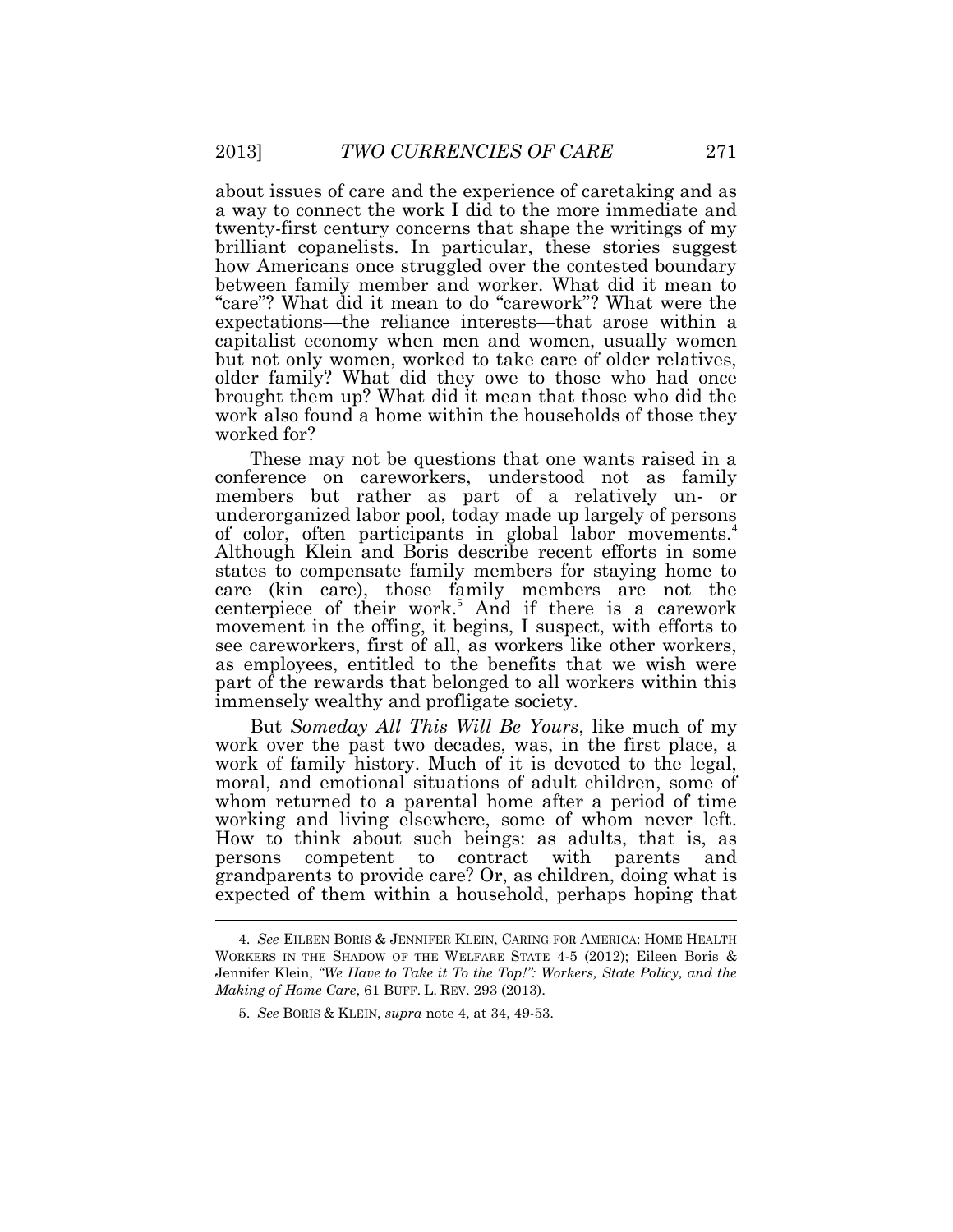eventually they would be remembered in a will? Can one imagine such "children" as contractual actors, contracting with parents for compensation? How did it feel to be stuck at home, still dependent (or newly dependent) on a parent? What were the rewards to which one became entitled?

Who was an adult child? Or, rather, who could be or could become an adult child? Did the identity of an adult child depend on birth, on being a blood relation? Nineteenth and twentieth century literature—both legal literature and imaginative literature—was littered with stories about young women, and occasional men, who became adopted children by doing the work of care. From *Heidi* to *Little Lord Fountleroy* to *Anne of Green Gables* to Pip in *Great Expectations*. All of them performed being daughters or sons, and their performances made them into someone who should be rewarded as a son or as a daughter because of the work they did in caring for those who were their fictive kin.

Behind the romance of those stories lay an emotional or existential fact: many older people were left alone, abandoned by their children and grandchildren—their real children and grandchildren, who had moved away and who lived lives too far away to care.<sup>6</sup> The mobility of nineteenth century America, indeed, of the whole world, combined with the instability of capitalist land markets, undid inherited understandings that made staying home a reliable expectation for adult children.<sup>7</sup> And in a world—a social order—in which old age care still depended on family, a social order marked by the absence of the public structures or the insurance schemes or the corporate marketing to the old that mark our days, a social order that was then almost entirely dependent on private law, older people had to make someone else into their child if they had any hope of a happy, that is, a cared-for old age.<sup>8</sup> And adoptions—at first only informally, later through formal legislative means became one way to solve the problem.<sup>9</sup>

But what of servants, employees, those who came into a household not as "family," or as potential "family," but as workers? (I should note that I experience so much wrong

<sup>6.</sup> *See* HARTOG, *supra* note 3, at 67.

<sup>7.</sup> *See id.*

<sup>8.</sup> *See id.* at 23-24.

<sup>9.</sup> *Id.* at 94.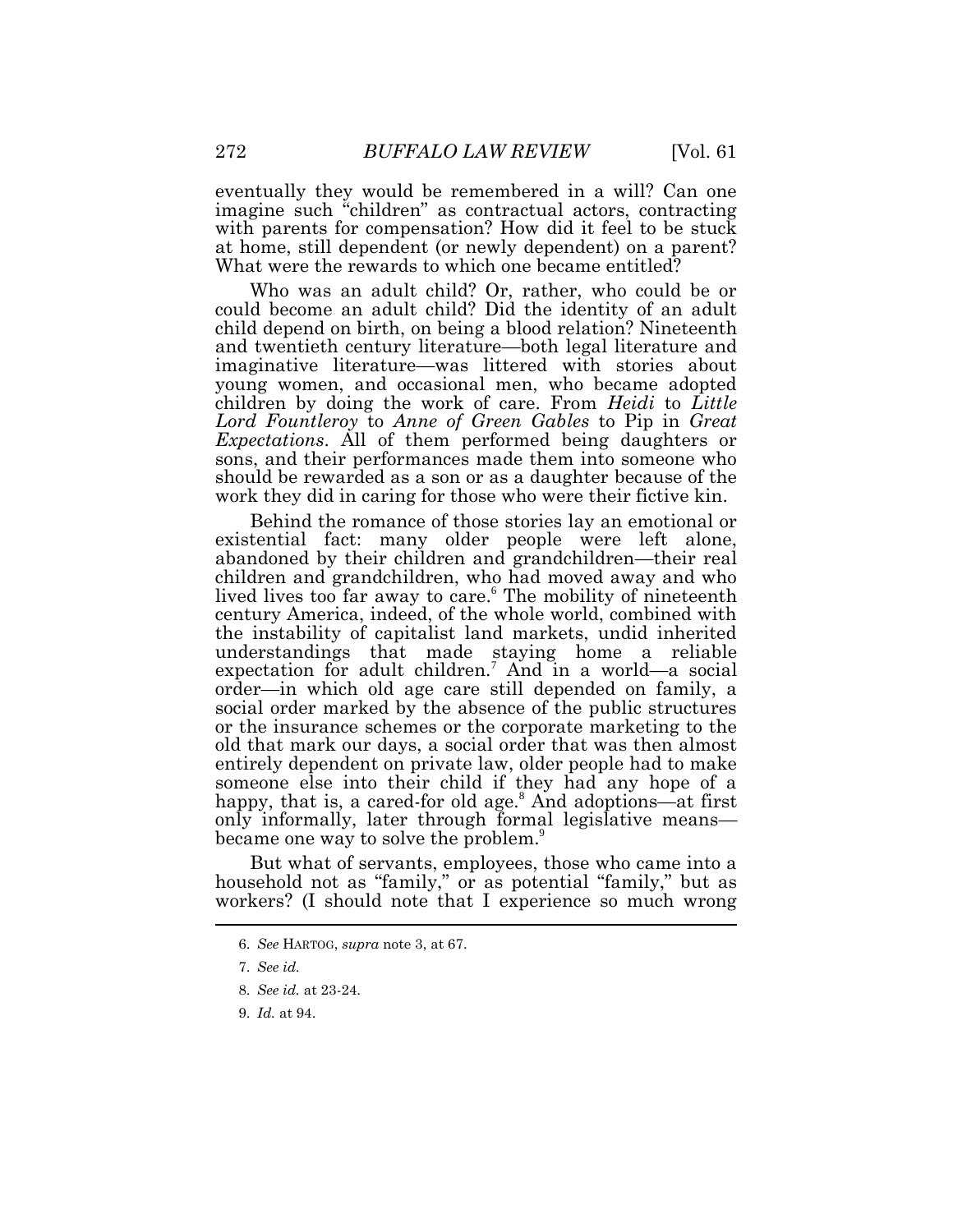with that question the moment I type it into my computer, so much unexamined. Everyone in a household was a worker. That is, throughout the period I study, a family was a place where work occurred. So the distinction between worker and family member makes no sense. And as we will see, the boundary between worker and family member, even when made, was always hard to sustain. And because of the deep commitment throughout the legal culture to the Anglo-American idea of testator's freedom, no "child," even a direct biological descendant, had anything more than a hope of being remembered as an heir. No one was an heir until the death of the testator. And any person in the household could, in theory, be rewarded with an inheritance.)<sup>10</sup>

But what, to ask the question again, of servants and employees? That question, however wrongheaded, does lead us to the two stories I want to tell. So, let me begin:

\*\*\*

Consider *Cooper v. Colson*  $(1904)$ ,<sup>11</sup> a case that became an important doctrinal precedent in New Jersey and elsewhere.<sup>12</sup> This was the case of a housekeeper, Margaret Sayre, who had been promised one of her employer's three farms if only she would stay and care for him. She stayed for more than two decades, never earning more than two or three dollars a week, until his death from the consequences of what we today would call dementia, perhaps Alzheimer's. She had relied on his promise to give her one of his three farms, a promise repeated endlessly. But in the end, that promise would not be fulfilled.

What services had she "performed" or "rendered" for the old man? "I did all the work around the place, around the house, I cooked for him, and I cooked for his men,—not all the time, but at times I used to milk and I went out into the fields to work, I dropped corn, and husked corn, and I carried the sheaves of wheat and tied them together and carried hay to the mow, and I pitched sheaves of wheat and

<sup>10.</sup> *See id.* at 68.

<sup>11.</sup> 58 A. 337 (N.J. 1904).

<sup>12.</sup> The material in the paragraphs that follow is drawn from the transcript of the record of *Cooper v. Colson*. *See* Transcript of Record at 6-7, 24-27, 31-37, 42, 46, 52, 54-55, 66-67, 72, 121, 124-25, Cooper v. Colson, 58 A. 337 (N.J. 1904) (the record is available at the New Jersey State Library in vol. 320, issue 6) [hereinafter *Cooper* Record]; HARTOG, *supra* note 3, at 102-06, 185-92, 239-43.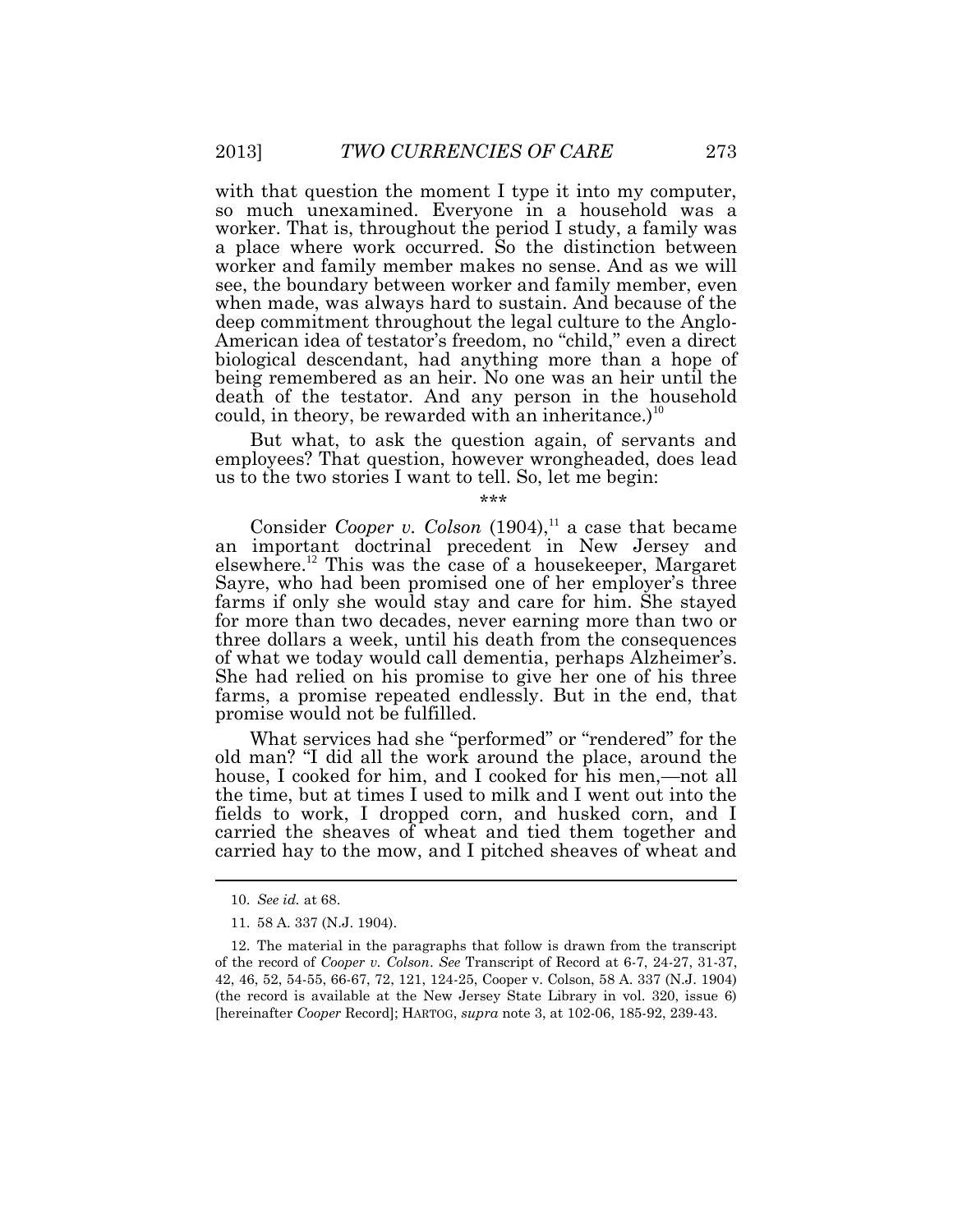I did all that one day, and I used to separate the corn...." What did she do for him personally? "I used to cut his hair, I had to give him his bath and attend to his clothes, and waited on him every way I could." For how long? "Ever since I lived with him, until about a year before he died, I would cut his hair every time it wanted it. . . . But the last summer we were there I had to give him his bath just like a trained nurse would have to do; he could not do it himself." She never received any extra compensation. Not even toward the end, when she rented a small house in town where she cared for him. "How long had he been queer and troublesome on account of the softening of the brain . . . ?" "When he got to be real funny, I suppose about six months." "[B]efore that time . . . was [he] any more trouble . . . than an ordinary person would be?" " $[O]$ nly at times. There would be other times before that that he got so he didn't know how to get his clothes on and I would have to help him."

Many witnesses confirmed her testimony, both about the work she did and the promises he had made. One witness reported that the old man had frequently said "that all he was giving her was the privilege of raising the poultry for her services." But, he continued, "if she remained with him, [presumably until he died] . . . she shall be well repaid for her services." He expected "to deed her the little farm." Another witness testified: "[H]e wanted her to have a farm . . . . [f]or being good to him, and working for him, and he didn't think anyone could do like Maggie did for him. . . . [N]o ordinary hired girl would ever do for Mr. Colson what Maggie Sayre did for Mr. Colson, as there ain't one-half of them cares, and she did care." Over games of checkers and while husking corn, he was always telling listeners that a farm or "the" farm was going to be hers. Another witness described how he had once asked the old man if he could take some apples lying on the ground, "and he says: 'I have plenty of apples there on Maggie's farm; if you want any, go over there and get them.' . . . and when I was there he came up and said to me that that is Maggie's farm."<sup>13</sup>

After all the testimony had been taken, Vice Chancellor Reed summarized how Margaret Sayre's life had been shaped by her relationship with Joseph Colson: She first

<sup>13.</sup> *Cooper* Record, *supra* note 12, at 36-37; *see Cooper*, 58 A. at 337; *see also* Stone v. Todd, 8 A. 300, 305 (Sup. Ct. N.J. 1887).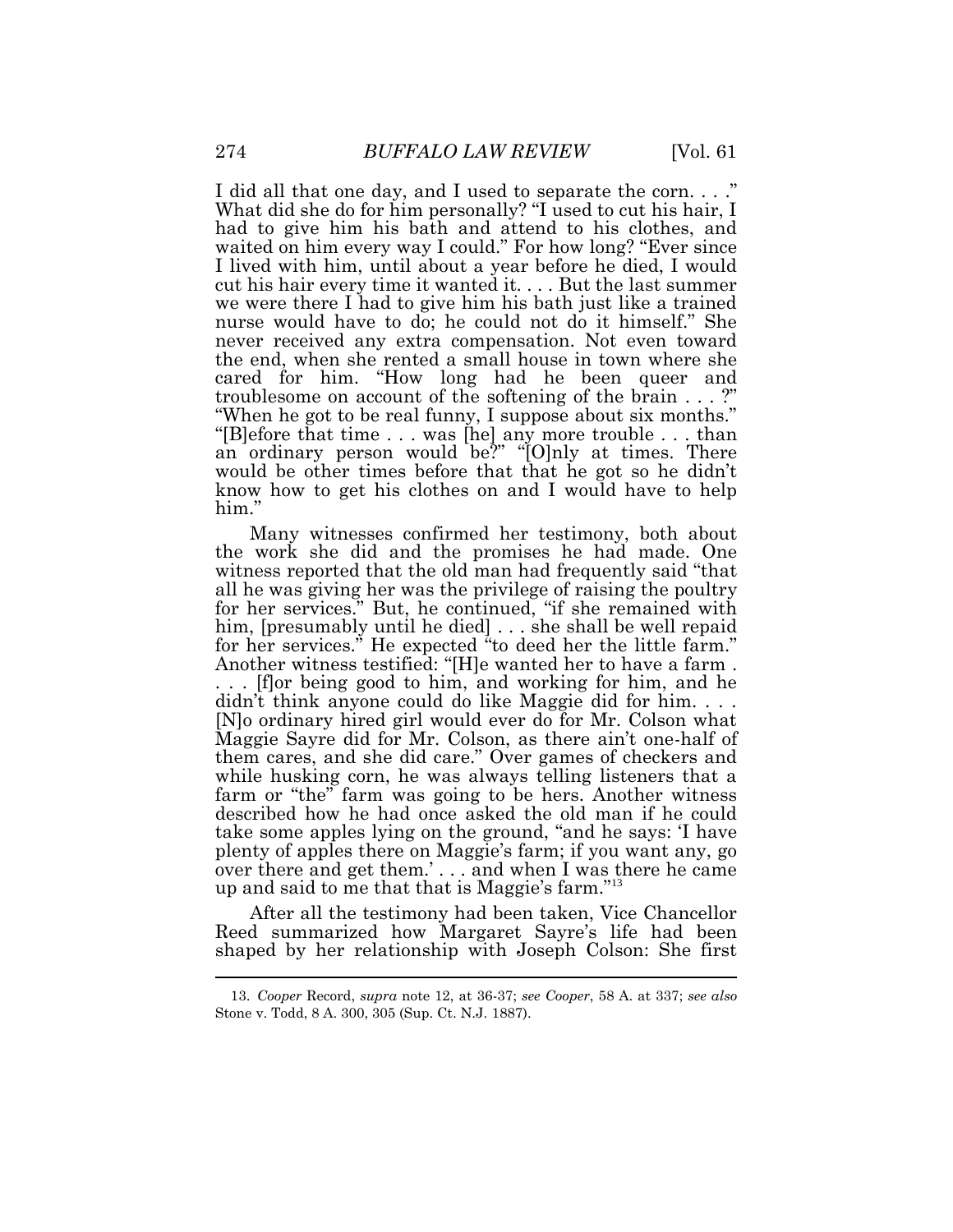went to work for him in 1872, when he lived on a rented farm in Salem County. At the time she was paid three dollars a week wages. In early 1875, he quit farming, and she left and got a job elsewhere, in "service." In 1876, Colson went into the "marl" business. Marl was a loose and crumbling earthy deposit consisting mainly of calcite or dolomite, used as a fertilizer for soils deficient in lime.<sup>14</sup> Demand for marl boomed as demand for fertilizer rose in the farming areas of New Jersey.<sup>15</sup> Margaret returned to work as his housekeeper at two dollars a week, with the understanding that after two years she would receive whatever she could make from the poultry she kept, in place of wages. But then Colson went back to farming. He bought one farm in 1881 and asked her to raise chickens there for one-half the profit. She refused the offer. Then he said that if she would do as he wanted and stay with him, he would leave her a farm. She accepted that offer. But a year and a half later Margaret changed her mind and decided to move to Montana. But again he convinced her to stay. Once again he did so by promising that "if she stayed with him and took care of him as long as he lived he would give her a farm." Over the next years, they continued to discuss which farm she would take of the three he eventually owned. They lived on one or another of those farms until the mid-1890s. Throughout all those years, she did all kinds of work that went well beyond what a housekeeper ordinarily did. And when Joseph Colson became demented and unable to care for himself at all, she moved into a house in town, in Woodstown, where she nursed and cared for him, until just before the end of his life, when he had to be moved into an insane asylum. There he died, without a will.<sup>16</sup>

What did that history mean? To Vice Chancellor Reed, it meant that all of the elements of a contract had been proved. <sup>17</sup> He ordered that the administrators of Colson's

<sup>14.</sup> *See New Jersey Marl*, N.Y. TIMES, July 2, 1869, at 2.

<sup>15.</sup> *See id.* (describing the boom in the marl business).

<sup>16.</sup> *See Cooper* Record, *supra* note 12, at 120-22 (Vice Chancellor's summary). In the 1900 census, when they were living in Woodstown, she is listed as the "head" of the household. *See* BUREAU OF THE CENSUS, U.S. DEP'T OF COMMERCE, TWELFTH CENSUS OF THE UNITED STATES (1900) (E.D. 187, Woodstown Borough, Salem, New Jersey, sheet 1B).

<sup>17.</sup> *Cooper* Record, *supra* note 12, at 122.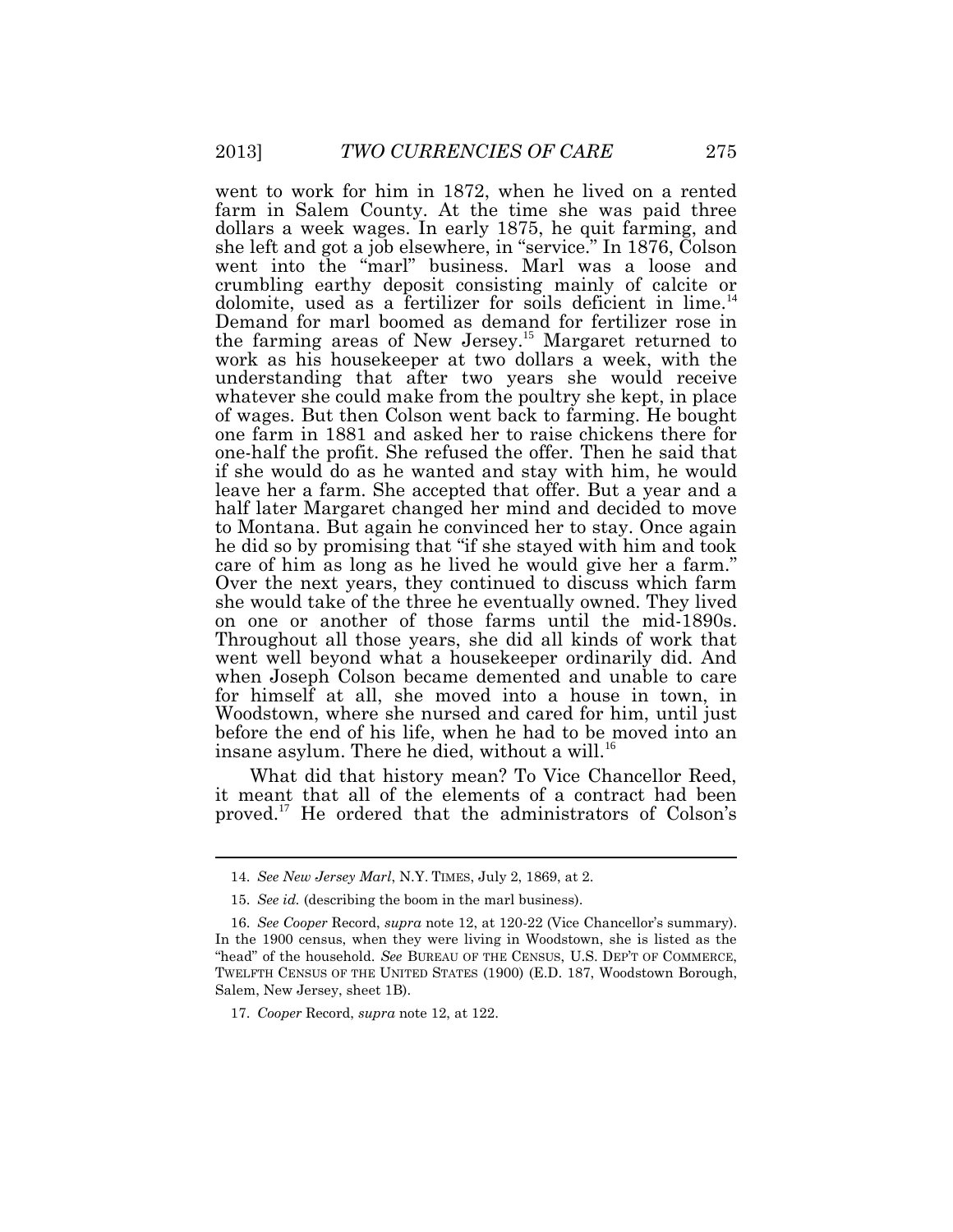estate convey to her a deed to the "Peterson" farm, one of the farms Colson owned at his death.

But the lawyers for the Colson estate appealed to the New Jersey Court for the Correction of Errors and Appeals, which reversed, by a vote of nine to two. Margaret Sayre would not get her farm. The opinion by Justice Fort began with an understanding, drawn from his reading of the treatises, that there were two "acts" of part performance that would take a "parol agreement" (that is, an oral agreement) "out" of the Statute of Frauds and allow a court of equity to decree specific performance. One such act was "actual open possession" of the land or other property; the other was "permanent and valuable improvement" made to the land. Each of these he regarded as easy cases. He then drew from the early New Jersey cases the conclusion that there might in addition be "special acts of personal service and the like" that, "when performed upon condition that land would be conveyed," might "entitle the party so performing" to a decree for specific performance. The cases revealed that when the result of "performance of the labor and service under the agreement" had been "to change the whole course of the life or life work" then the case was one "within" the rule as to part performance, even without possession of or improvements to the land.

But here there was no such transformation of a life. Margaret Sayre was a housekeeper when she started; she was a housekeeper at the time of Joseph Colson's death. All the work she did, including her intimate bodily care of her long-time employer, was coherent with gendered expectations of what such women did as routine aspects of their lives, whether as paid employees or as kin. There was no doubt, Fort conceded, that Margaret had served Colson "in part, though not wholly, in reliance upon compensation by way of the conveyance of a farm." But nothing she had done was either "exceptional nor extraordinary. . . . She in no way changed her mode of living or course of life or life work." And so she would not get the farm she had been promised.<sup>18</sup>

Fort's much cited opinion was read by lawyers and judges to restate a test that required "exceptional" tasks as the proof of a life transformed. Certainly for anyone who

<sup>18.</sup> *Cooper*, 58 A. at 339.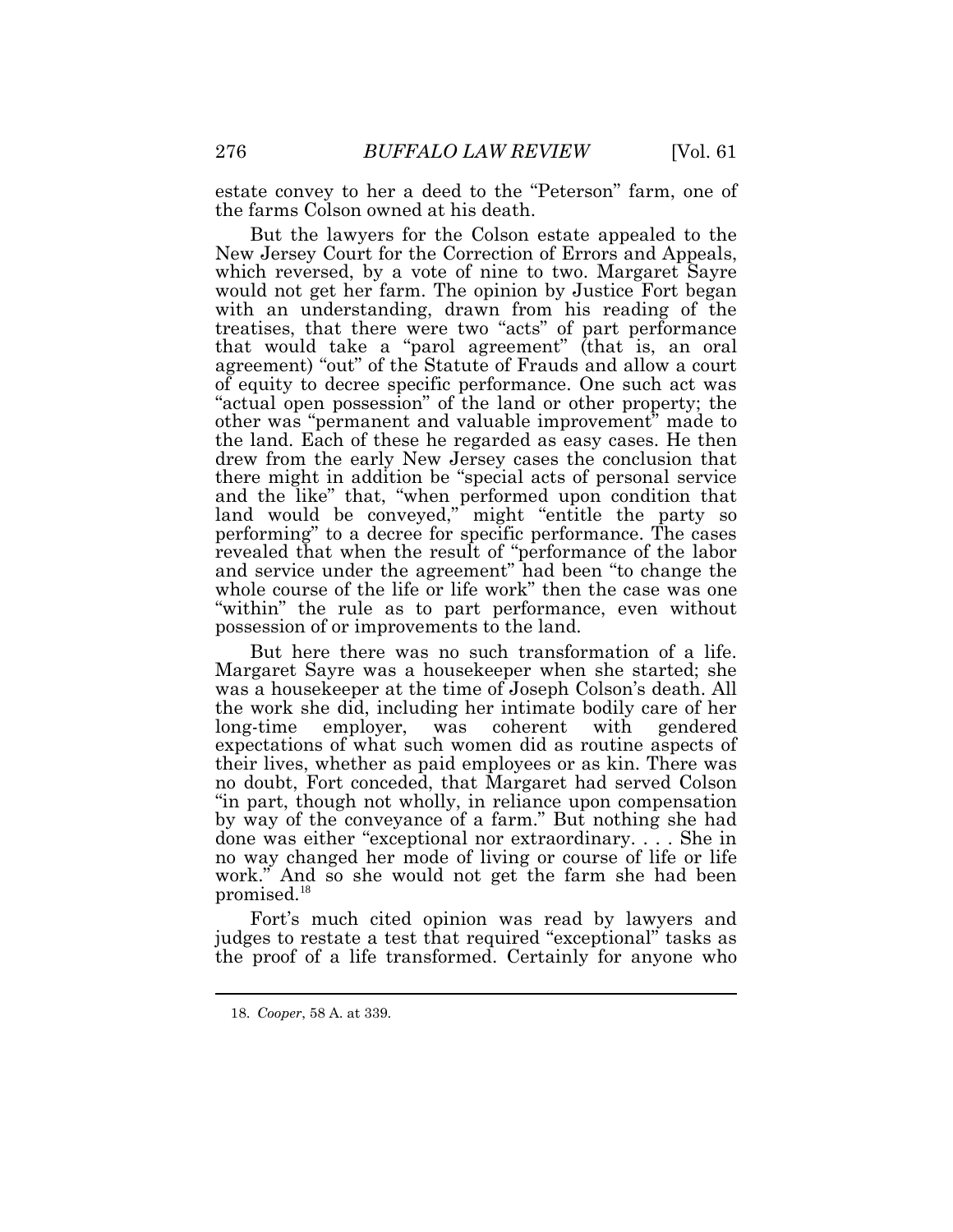was not a blood relative. Performing tasks that were coherent or predictable within roles or jobs assumed within a family failed that test. Proof of the work done was by itself never enough. One had to demonstrate that the work done could only be explained by the prior presence of a promise to convey property. Everything Margaret Sayre had done was just work, perhaps work for which pay was expected, but not work that earned one a legacy of a farm.

By the middle of the nineteenth century, men who gave up jobs or careers to care for older property owners at "home" often were understood as having passed that test. Returning home had become, in the culture and in the law, an exceptional undertaking, at least for young men who ordinarily left home and entered labor markets. By contrast, women who gave up or put off marriages to stay and to care for older relatives or employers were not often recognized as having made such an undertaking. There were too many possible routine and unexceptional reasons why a marriage had not occurred. Specific performance required an unusual story and an unusual relationship, an undertaking that could only be understood through the lens of an unquestioned promise to convey valuable property.

The court in *Cooper* did acknowledge that Margaret should probably succeed if she went back to court and sued quantum meruit for unpaid wages, though the amount she could get (certainly, much less than a farm!) would be limited by statutes of limitation and would possibly only incorporate her work in the last years as Colson's nurse.<sup>19</sup> A housekeeper would not, however, ordinarily become an heiress, that is, someone entitled to land or other property.<sup>20</sup>

Consider then, as my second story, a slightly later case, *Frean v. Hudson*, which did involve a suit quantum meruit, after a woman was disappointed by an employer's will.<sup>21</sup> Julia Frean went to court after she discovered that Cornelia

<sup>19.</sup> *Id*.

<sup>20.</sup> *Id.*

<sup>21.</sup> The material in the paragraphs that follow is drawn from *Frean v. Hudson*, 93 A. 582, 582-83 (N.J. 1915). *See* Transcript of Record at 1, 4-9. 12-13. 15-16, 19-20, 26, 30, 35, 40, 48-54, 57-58, 65-67, 70-96, 99, 103-05, Frean v. Hudson, 93 A. 582 (N.J. 1915) (the record is available at the New Jersey State Library the record is available at the New Jersey State Library in vol. 636, issue 5) [hereinafter *Frean* Record]; *see also* HARTOG, *supra* note 3, at 239-51.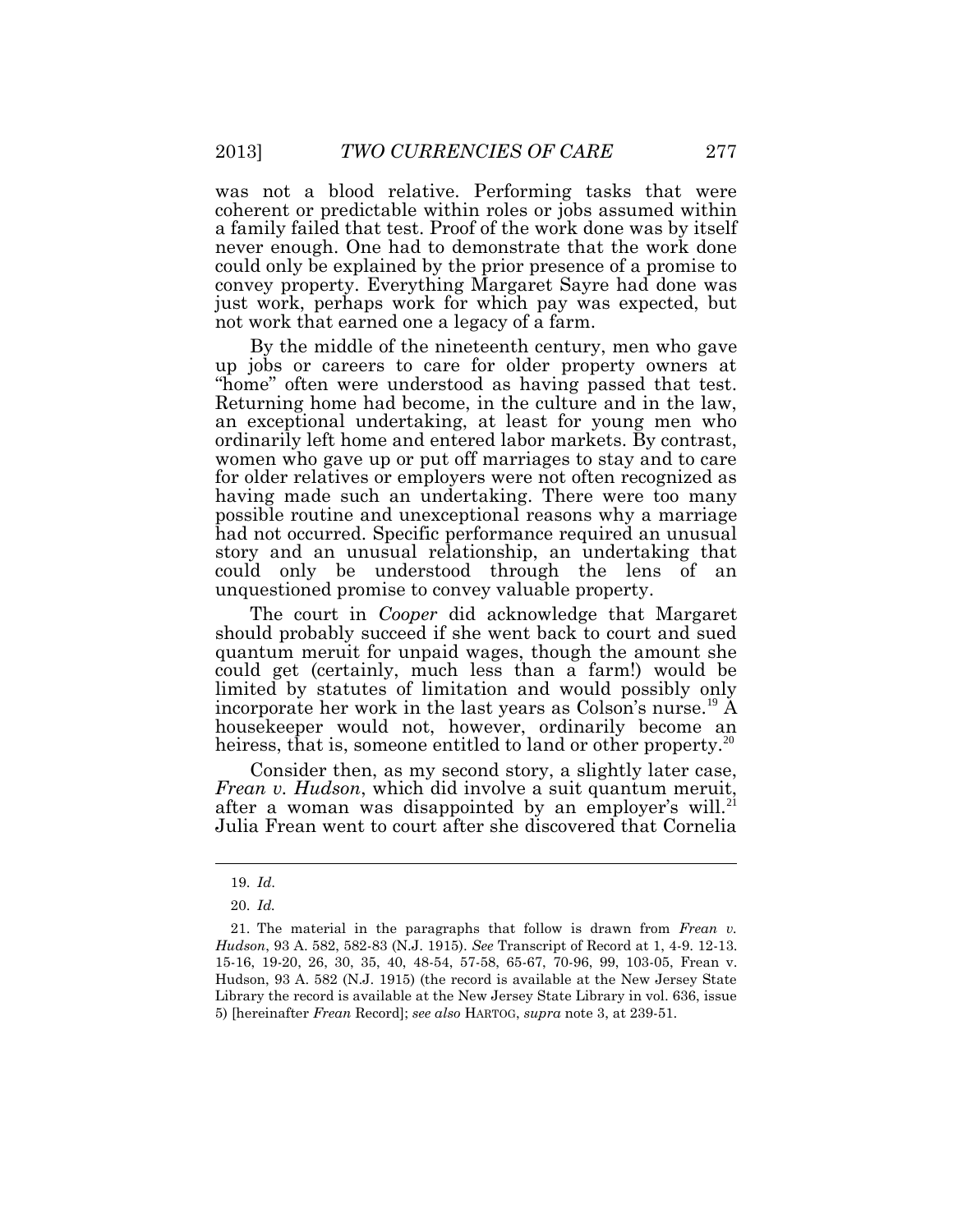Hudson had left her only a pittance. Julia had been Cornelia's companion. She had lived in Cornelia's household in Bayonne for more than twenty years, ever since she had failed her teacher's examinations in Staten Island, where she had grown up. She was no relation of Cornelia Hudson; her parents had been Cornelia's friends.

After Cornelia Hudson's death in 1913 at the age of eighty-four, a codicil to her will was found to include a gift of \$100 to Julia, "as an act of friendship . . . which she is to forfeit if she sues my estate or my heirs, as she has no claim whatever against me or against my estate." Julia, who had expected much more from the will and who believed that Cornelia's son, Edward Hudson, had fraudulently inserted the codicil into the will, protested. Edward, who was executor of Cornelia's estate, offered Julia \$500, "to pacify her." At first she accepted the offer. But then she repudiated it. And then she sued, asking compensation based on six years of work as Cornelia's "housekeeper and companion" at twenty-five dollars a month (the temporal limit of what she could ask for, given the statute of limitations on such actions), plus three and one half years of work as a nurse at an additional fifteen dollars a week. A Hudson County jury awarded her \$4159.18. 22

On appeal to the New Jersey Court of Errors, Elmer Demarest, the lawyer for the estate and for Edward Hudson, asked the court to reverse, on the theory that the trial judge should never have let the case go to the jury. His brief began by insisting that Julia had been "practically a member" of Cornelia's family, and had always been "treated as such" by all the members of the household. (Indeed, in a later passage in the brief, she was described as treated better than other members of the family (which meant son Edward, who was the only other recognized member of the household.)) "No closer relationship can be imagined between persons without consanguinity, than that which the respondent [that is, Julia Frean] admits existed between her and Mrs. Hudson." Julia, the brief continued, was no nurse. She was "59 years of age, lame, and had no experience as a nurse." She knew perfectly well that "the services she was performing were given as though she were a member of the family." She was no servant; she ate at the

<sup>22.</sup> *See Frean* Record, *supra* note 21, at 70-71, 88-89. Statutes of limitations precluded her from asking for more than six years of work. *Id.* at 3.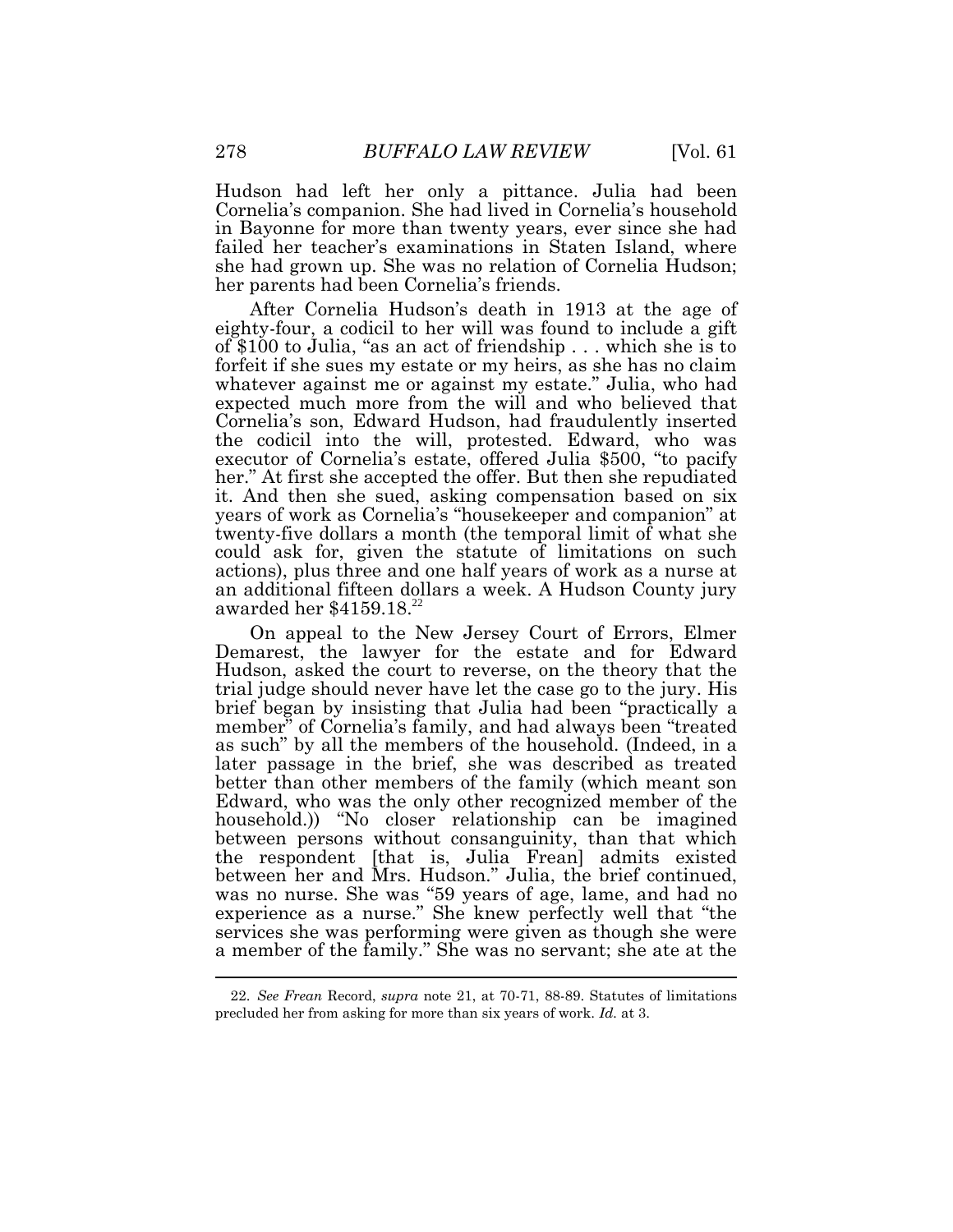table with other family members. She and Cornelia acted as "mother and daughter." Julia understood herself as possessing "an equal right in the household with the other members of the family." What she did within the household she did "because of her affection and friendship for" Cornelia. She might have hoped for a legacy, but she knew, or ought to have known, that the "tenderness" with which Cornelia "cared for her" should have been enough. And she should have realized that testator's freedom meant that Cornelia was free to choose to give all of her estate to her son, while excluding Julia.<sup>23</sup> The main ground of appeal then was that Julia's "admission that the position of the parties were in *loco parentis*" barred her right to anything more than the love and appreciation she had received from Cornelia Hudson. Thus there should have been a nonsuit.<sup>24</sup> At trial, one year earlier, the work that Julia Frean had done for Cornelia Hudson had been described by a maid who had long done housework for elderly Cornelia. What had Julia done for Cornelia? Helped her do the cleaning, helped do the housekeeping and running of the house, everything except washing and ironing. And then, after that, Julia sat with Cornelia; she did sewing and crocheting, and all the mending, "besides waiting on Mrs. Hudson." She also went out on errands for Cornelia, who never left the house. The maid had overheard many conversations between Cornelia and Julia, with regard to payment for services. Cornelia apparently often said "she would give it to her [that is, to Julia] if she had it[,] but she did not have it on account of her son, Ed Hudson, taking it from her." When he crossexamined her, Demarest had led the maid to describe how Mrs. Hudson and Miss Frean, and sometimes Edward Hudson, all sat down together at meal times. He was pointedly distinguishing the maid as a paid employee from Julia, whom he characterized as family. Two next door neighbors had added detailed portraits of the work Julia Frean did, including material on her serving at the table, clearing, dusting, getting rooms cleaned, cleaning the

<sup>23.</sup> *Id.* at 5-6.

<sup>24.</sup> *Id.* at 5-6, 8-9. She was listed as a part of Cornelia's household in both the 1900 and 1910 censuses. BUREAU OF THE CENSUS, U.S. DEP'T OF COMMERCE, TWELFTH CENSUS OF THE UNITED STATES (1900) (E.D. 8, Dist. 1, Bayonne City, Ward 3, Hudson, New Jersey, sheet 1A); BUREAU OF THE CENSUS, U.S. DEP'T OF COMMERCE, THIRTEENTH CENSUS OF THE UNITED STATES (1910) (Bayonne City, Ward 3, Hudson, New Jersey, sheet 5A).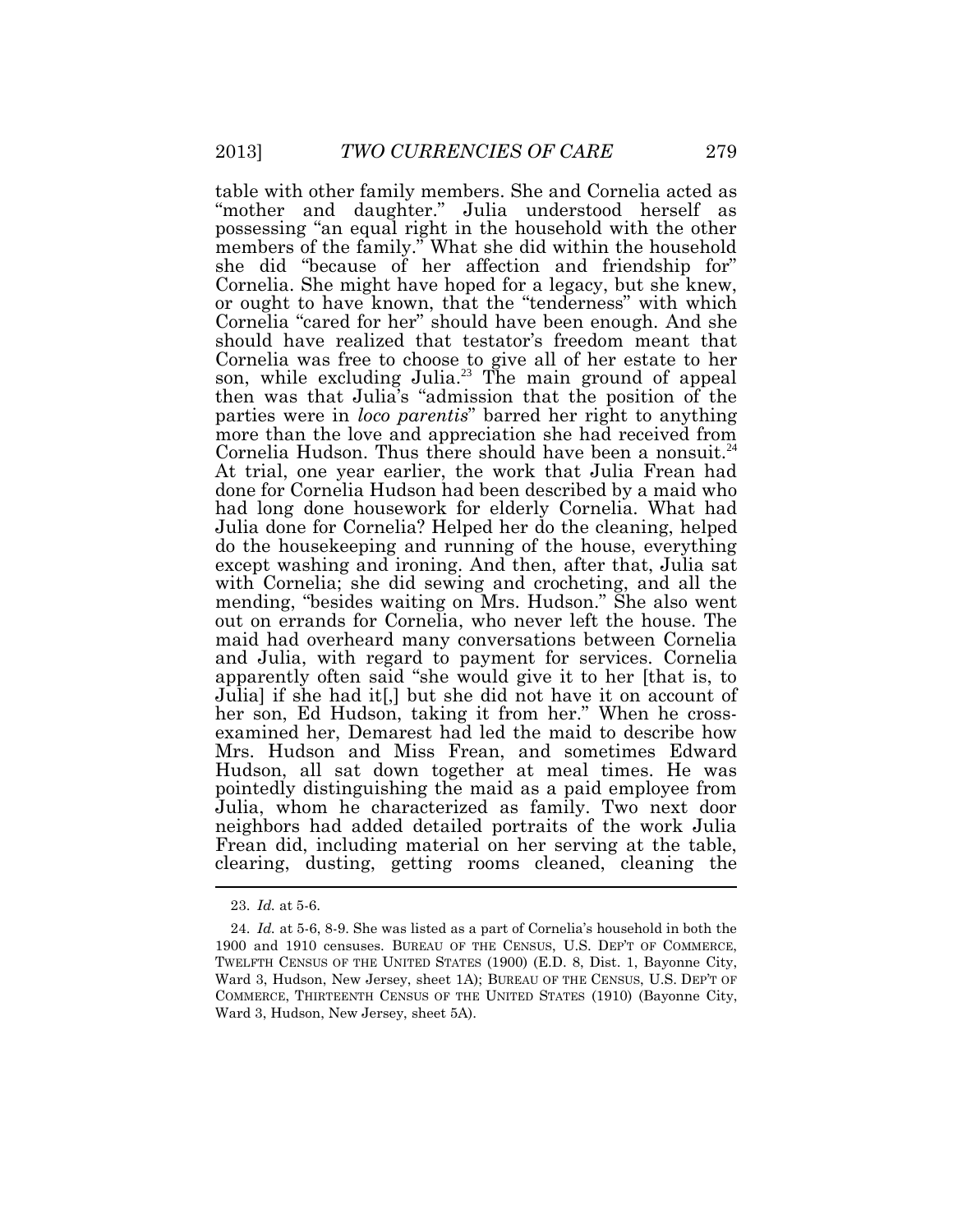silverware, and taking care of the son's clothes and his dogs. On cross-examination, though, Demarest had asked the first neighbor if she had ever seen Julia do any work that a member of that family would not do as one family member for another. The second was challenged to justify Julia's claims that she did the work of a professional nurse.<sup>25</sup>

Cornelia Hudson's long time physician had testified that he considered Julia Frean to have been Cornelia Hudson's "nurse and attendant." What nursing work had been necessary? He answered: Cornelia Hudson could not "go upstairs or outside without someone with her." She was troubled with dropsy. That is, her limbs were swollen below the knees, making it almost impossible for her to get from chair to bed. "I would not have considered her a safe woman in the last five or six years." Toward the end, she was not able to attend to her person. Most of the time she had control of her bowels, but not always. Then Julia attended and cleaned up. Julia, he concluded, had been a good nurse. But he thought there had been much conflict in the house about the question of payment to her. In cross-examination, Demarest asked the doctor whether the services Julia had provided were not ones that any "woman member of the household could ordinarily perform?" No, he answered, "[n]ot in the last two or three years." What made her good at what she did? Well, in part that she had done it for a long time. She knew Cornelia's "habits, her nervous makeup and her physical condition better than any one else would." No one else could have done it. Was Julia like a daughter? Demarest tried again. He never thought of her that way, the doctor answered; he "considered her as a [paid] companion and as a nurse in the household." <sup>26</sup> Julia Frean had then testified. She too detailed all the work she done, including directing the servant in the household work. She did all the mending, and she would go out to do the marketing. She had expected to be paid for her time, but she wasn't, although she did receive two dollars a week for taking care of Edward Hudson's dogs. After 1910, in her rendition of the facts, she had taken full charge of Mrs. Hudson's bodily care: bathed her every morning, clothed her, and fed her, and she had had to change her bedding. Cornelia sometimes

<sup>25.</sup> *Frean* Record, *supra* note 21, at 40.

<sup>26.</sup> *Id.* at 48-50.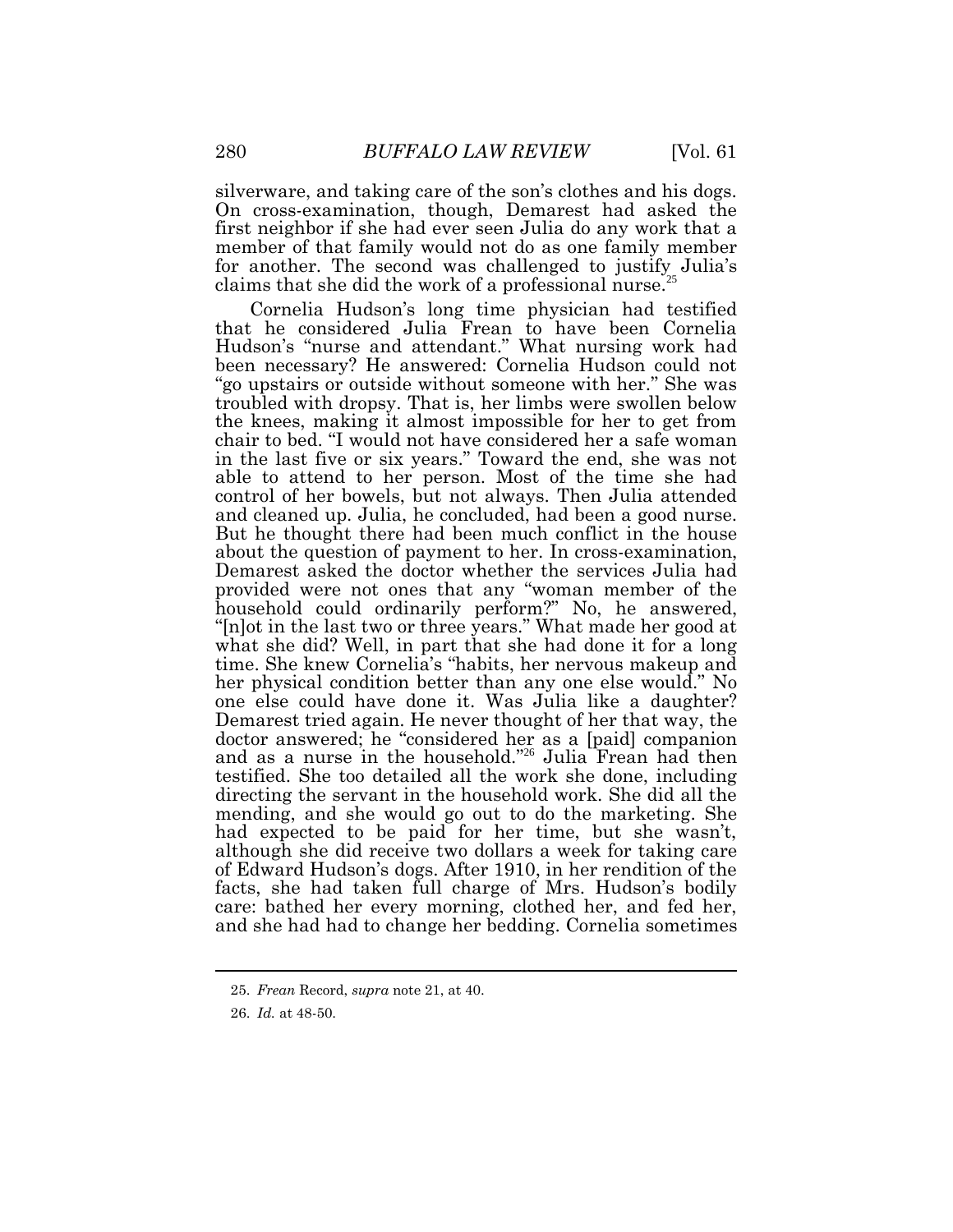soiled the bed. She did all the work usually done "in an invalid's room."

Demarest had reserved the right to object to her testimony, since it was an open question whether a plaintiff could testify in her own case. But then he cross-examined her about her treatment within the family. He had her walk across the courtroom to demonstrate how lame she was. Too much so, he implied, to have been a real, that is, a paid nurse. She insisted she had been lame only for the past few years. They then went back through Julia and Cornelia's life together. She had been remembered at holidays with gifts, and she had given gifts to other members of the family, and she sat with them in the evenings. She was certainly no servant consigned to the back rooms. When Cornelia Hudson still travelled, Julia Frean accompanied her, and they stayed in hotel rooms together. For years she had not been paid, but she did "fancy work" that she sold, and she paid for her own clothing. Julia described in detail all Cornelia's excuses not to pay her. Why then, Demarest asked, had she stayed? "Because she never wanted me to leave her, and at last she was so sick I could not leave her." Cornelia Hudson was very fond of her, treated her as a member of the family. And she considered herself a member of the family.

At that moment, one of Julia's two lawyers had Demarest repeat the question, presumably to give her a chance to realize what she was saying, since all knew that a family member, as such, had no expectation of pay. This time she answered that she was only treated as a family member by Cornelia Hudson, not by others in the household. The services were "performed" for Cornelia alone. Demarest asked again, "you considered that the services that you were performing for her . . . were as though you were a member of her family, as of her household, did you not?" She had answered, "Yes." He repeated the question, then moved on. Had Cornelia Hudson become like a mother to her? "Yes, she was like a mother to me." "You had no mother, had you?" She had answered: "No." The occasional spending money you received from her, "you looked upon as spending money, the same as she would give . . . to any member of her family?" Julia answered, "Yes, between ourselves." He pressed again: "You considered yourself, so far as she was concerned, a member of her household, did you not? . . . Practically a member of the family, with the possible distinction that you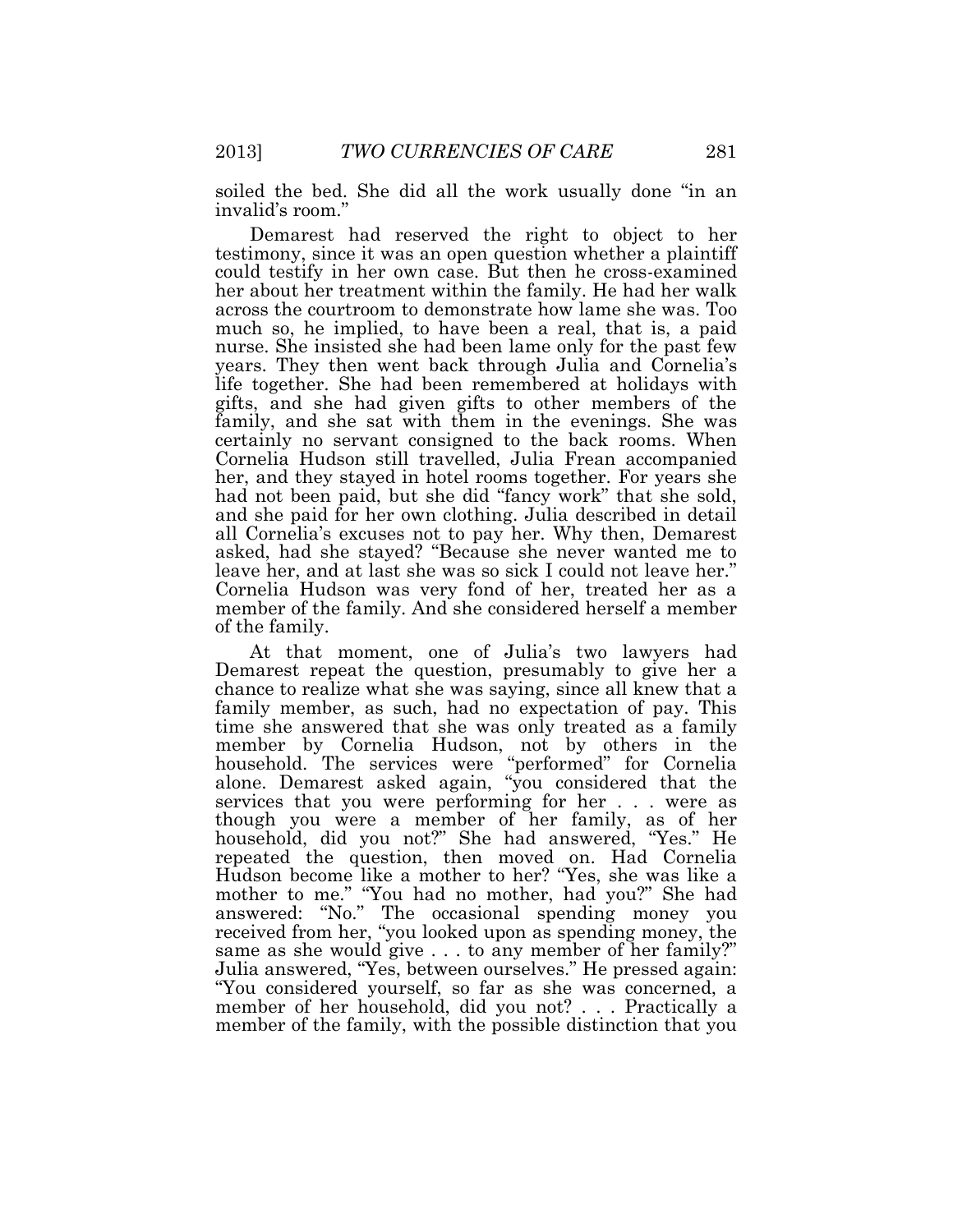were not a blood relative?" She answered, "No." She did not believe herself a blood relative. But had she felt on an equal level with other members of the family because of what Cornelia Hudson was doing for her and what she was doing for Cornelia? "Yes." (One might imagine that Julia thought she was showing Edward that she was a better child to Cornelia than Edward had been.) At that moment, one of her lawyers tried to intervene, on the theory that Julia evidently did not understand the questions posed (or the implications that could be drawn from her answers). The questioning went on: There was much conflict about money in Cornelia's last years. Julia tried to raise the possibility that Edward Hudson had forged the codicil to the will. She insisted that Cornelia Hudson had promised to take care of her in her will.

Demarest then returned to the question what had motivated her to remain and to care: "And up to that time you were rendering to Mrs. Hudson these services because of your love and your affection and friendship for her, the same as you had done for a number of years previous, depending upon her to give you at the time she died some legacy?" Her answer: "Yes, she always said she would." She had known she could not depend for support on the other members of the family. It was only when she found out how little she got that she had become dissatisfied. Until then she had never expressed dissatisfaction? "No, because she [Cornelia] always said she would take care of me." Demarest: "You felt while you were living with Mrs. Hudson that she was doing as much for you as you were for her?" Answer: "She died in my arms." Question: "But you felt that the tenderness with which Mrs. Hudson cared for you and the fact that she was giving you a home from the time you had been unfortunate [presumably, here he was referring back to when she had been fired from a teaching position], was equal to anything that you could do for Mrs. Hudson in return, did you?" Her lawyer intervened again, because the witness was "a little upset." (And one can presume he feared she was about to destroy her case for compensation.) She took a moment to compose herself. Then she answered: "Yes." (One can only imagine the slumped shoulders of the lawyer at that moment.)

On redirect, that is, when her lawyers regained the opportunity to question her, they had worked to reclaim ground. Under their questioning Julia described how, in Cornelia's last years, her nursing services took up every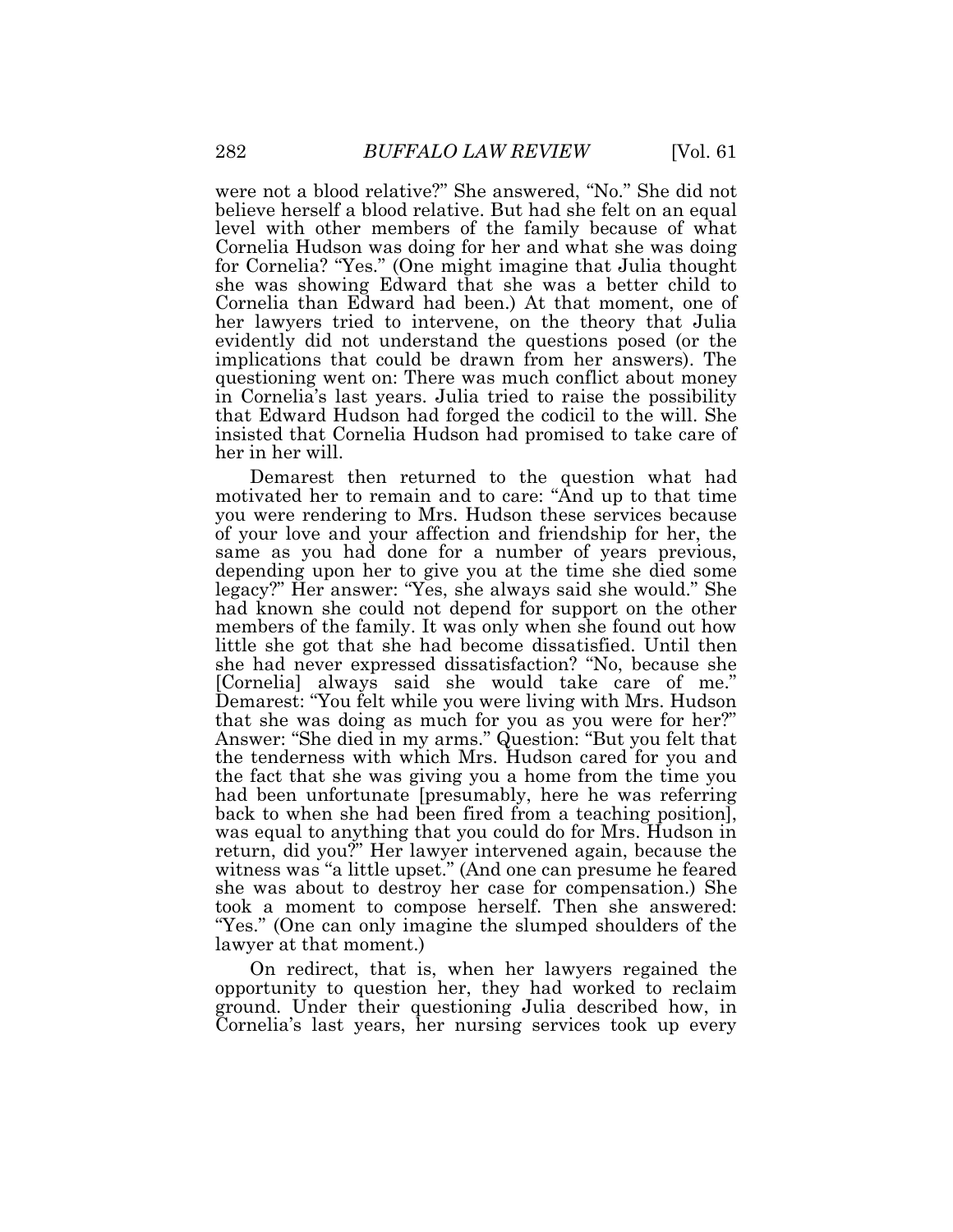hour of the day. She would be up several times at night, and there was no one brought in to relieve her. When had she become lame? "Oh, when I was taken sick, and then when I fell working for her and doing—I was worn out working for her and then I fell, and I have been lame ever since." It happened in 1911. How much had her fancy work earned for her? Answer: Only forty dollars, earned one winter knitting sweaters.

On recross, under questioning again from Demarest for the other side, she had admitted that if Cornelia Hudson were still living she would not have sued. She had brought suit only because of the way she had been treated by Cornelia's child. This, once again, could be read as a concession that she had no contract with Cornelia. But then there had been one more set of questions from her lawyers (on re-redirect): Why wouldn't she be suing if Cornelia Hudson were still alive? "Because I expect I should be living with her yet, kept right on taking care of her." She did tell Cornelia once, though, that she would wait until she was gone, and "then I would sue her. I said I would not worry you now, she was worried enough."<sup>27</sup> In spite of Demarest's efforts during the trial, in spite of her own concessions that love had shaped her conduct and her identity as a member of Cornelia Hudson's family, Julia Frean won. As is always the case, the written transcript cannot fully convey what the judges and the jury saw and what they knew to be "true." And effective lawyering can only go so far. We can surmise that Julia's expressions of love for Cornelia did not, in the end, counter perceptions of the fundamental unfairness of the will Cornelia Hudson had signed (whether or not it was an expression of her intentions). Justice Bergen, who wrote the opinion for a unanimous Court of Errors and Appeals, rejected Demarest's argument that there should have been a nonsuit, that the judge in the Hudson County court should never have allowed a jury to consider the question of whether Julia Frean was entitled to compensation. Demarest's interpretation of the law "that no contract to pay can be inferred from services when the plaintiff was a member of the decedent's family," was answered by the fact that Julia "was not a relative in any degree" of Cornelia Hudson. The evidence was not conclusive that the services she had provided were intended

<sup>27.</sup> *Frean* Record, *supra* note 21, at 105-06.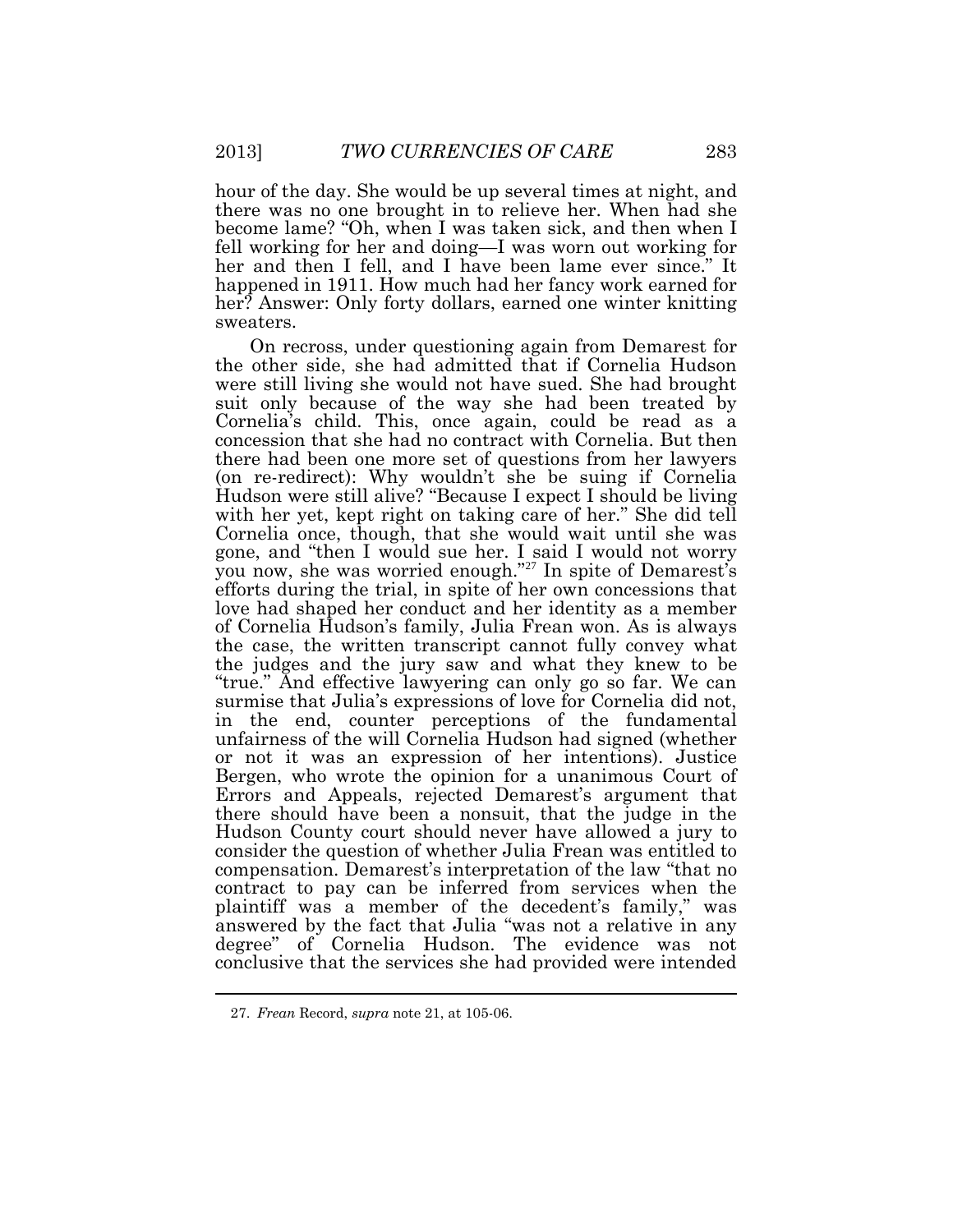as "gratuitous." There was a "fair inference" to be drawn from the testimony that there had been "an express promise to pay what the services were reasonably worth." And in any case these were questions that could properly be submitted to the jury.

\*\*\*

These two cases help make a conventional historian's point—actually, two points that historians make conventionally. The first is that the past is a foreign country, filled with practices from which we today are estranged. I will at the end of this Essay return to this point, to challenge it or at least to complicate it. The second is that people living in the past had complex moral lives, as complex and sophisticated as our own. A primary mistake many make about the past is to assume the simplicity of those living there, in contrast to our own sophistication. Thus, some, usually on the left, assume that those in the past took care of others solely because of oppression, in the absence of the protections of the state, while others, usually on the right, assume that once upon a time there was a working private family where caretaking happened more or less naturally.

In the period in the history of caretaking that I explored in my book, relative/nonrelative described both a crucial and absolute boundary and highly contested and complex space. On one side, on the side of nonrelatives, lay a familiar world of contract and (theoretically, at least) of arms length bargaining, a world shaped by a familiar and marketized economic order.<sup>28</sup> Workers were paid. Maids were paid. By the early twentieth century, those who provided nursing care were paid. Farmworkers were paid. And all were paid wages.<sup>29</sup> They were not paid enough; they did not achieve respect. But they were paid.

On the other side, on the familial side, lay a world that is partially familiar but largely lost to us. We would recognize some aspects of their lives. They, like us, found negotiations for compensation within families discomforting and easily challenged.<sup>30</sup> Spouses and other intimate members of families in particular should not, most believed,

<sup>28.</sup> HARTOG, *supra* note 3, at 7, 14.

<sup>29.</sup> *See id.* at 232-33, 264.

<sup>30.</sup> *Id.* at 28-29.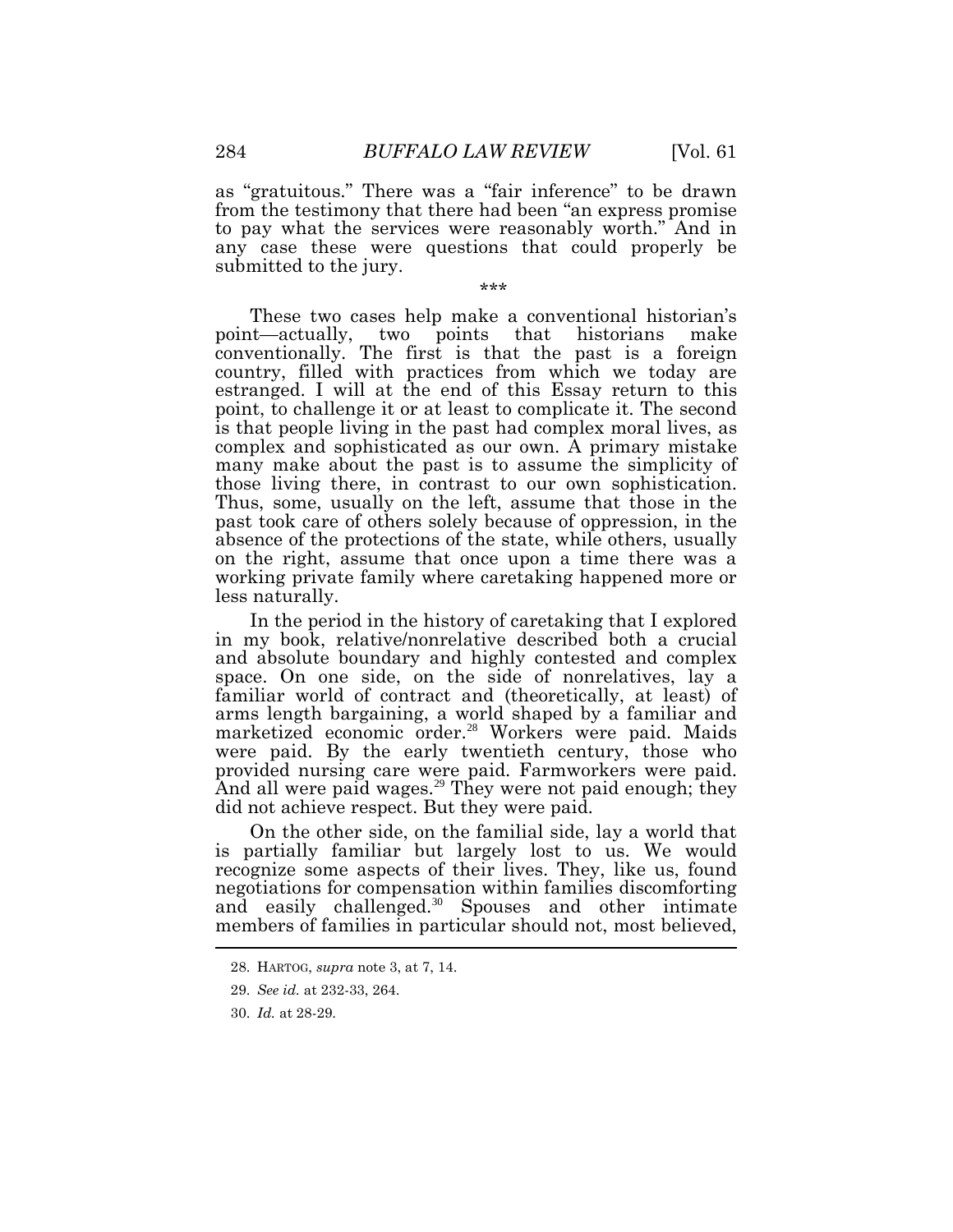make care contingent on hard bargaining.<sup>31</sup> There was then and now a strong doctrinal presumption that the ordinary things that one family member did for one another, including ordinary caretaking, were done without expectations of compensation.<sup>32</sup> What was or was not "ordinary" care was—then and now—a matter of ongoing litigation and uncertainty.<sup>33</sup> There was always an array of arguments and understandings available to challenge an expectation that family members should pay salaries to one another for providing care. Love, we might say, should rule, at least sometimes.<sup>34</sup>

And yet, to shift to the lost or the relatively unfamiliar features of that world: nineteenth and early twentieth century family life was never conceptually separated from economic—working—life.<sup>35</sup> That may be our understanding or fantasy, but it was not theirs. A nineteenth century or early twentieth century household was filled with workers, some of whom were blood relations.<sup>36</sup> What distinguished family members from non-family members was not a distinction on the order of nonwork/work or love/work because everybody worked. $37$  Rather, the intimate family was organized using the currency of legacies, and that currency had its own rules and practices.<sup>38</sup> (Note my dependence on the work of my colleague Viviana Zelizer.)<sup>39</sup> Or, to be more precise, there would be some workers who would be paid in cash, like the maid in *Frean v. Hudson* or

- 33. HARTOG, *supra* note 3, at 206-07.
- 34. *Id.* at 10, 33, 279.
- 35. *Id.* at 278-79.
- 36. *Id.* at 279.
- 37. *Id.*
- 38. *Id.* at 279-80.

39. VIVIANA A. ZELIZER, THE PURCHASE OF INTIMACY 14-15 (2005); VIVIANA A. ZELIZER, THE SOCIAL MEANING OF MONEY 2, 25 (1994).

<sup>31.</sup> *Id.*

<sup>32.</sup> *See* AMY DRU STANLEY, FROM BONDAGE TO CONTRACT: WAGE LABOR, MARRIAGE AND THE MARKET IN THE AGE OF SLAVE EMANCIPATION 182-87 (1998); Reva B. Siegel, *The Modernization of Marital Status Law: Adjudicating Wives' Rights to Earnings, 1860–1930*, 82 GEO. L.J. 2127, 2191-96 (1994). This literature has been framed by the problem of pay-for wives; much less has been done on children's labor in and out of the home. *See* STEVEN MINTZ, HUCK'S RAFT: A HISTORY OF AMERICAN CHILDHOOD 152-53 (2004).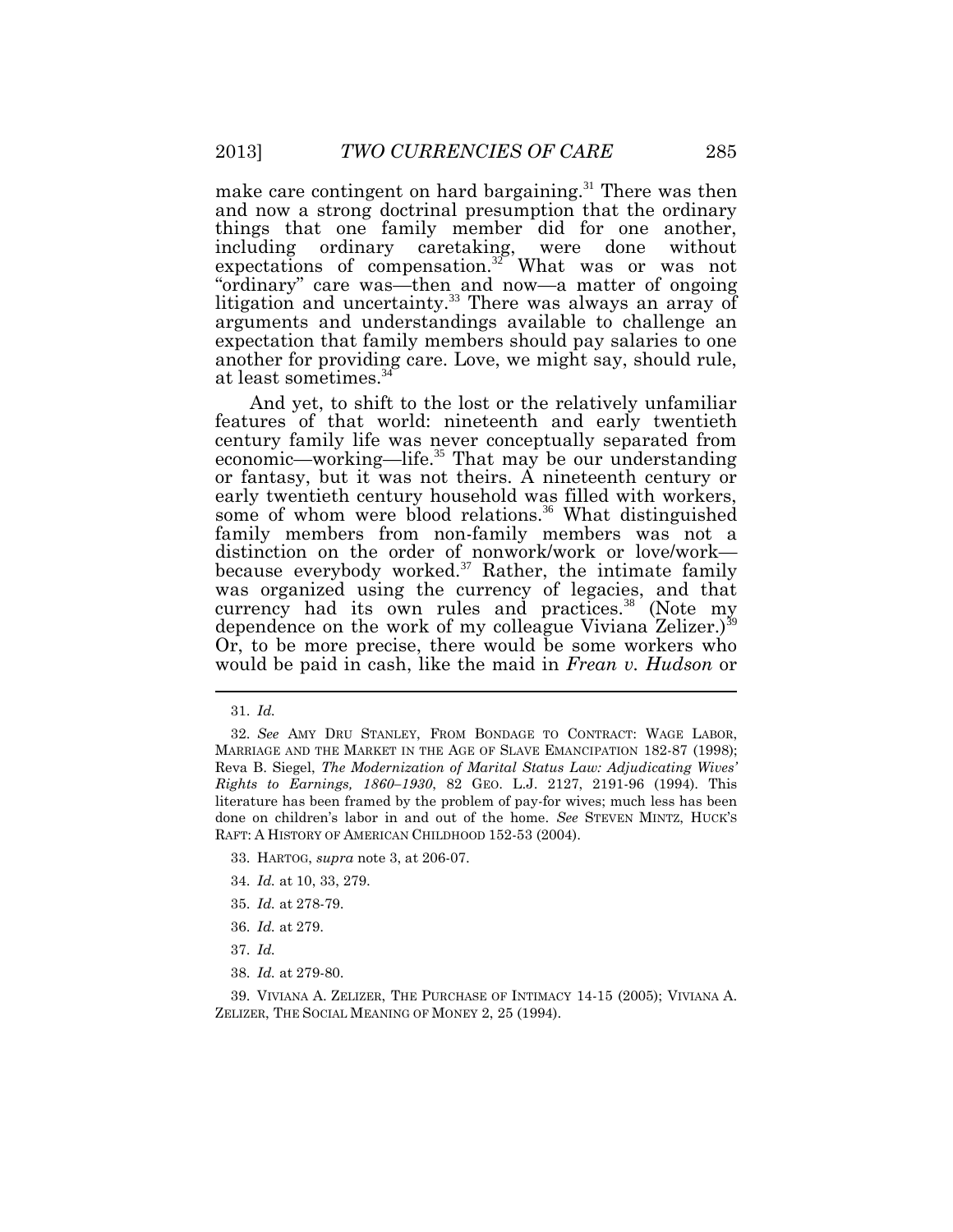the farmworkers in *Cooper v. Colson*. In the seventeenth and eighteenth centuries some of these would have been known as casual laborers.<sup>40</sup> But there might also be workers, members of the family, who would be paid by way of legacies, through inheritance.<sup>41</sup> Margaret and Julia belonged, at least in their own minds and in the arguments of their lawyers, to that second class. The boundary between those classes within the household was fraught and contested. But it was also real.<sup>42</sup>

Let's posit that in some sense Julia Frean and Margaret Sayre were both servants. We don't know the intimacies of Julia's relationship with Cornelia, or, rather, we only know some of them; nor that of Margaret with Joseph Colson. We know two things about them and about how they lived: there were others in or connected to the household who were just or merely servants—men and women who worked for cash; and we know that Julia and Margaret had become something else, something more; just as many who do carework today become something else, something more, because of the intimacy and the continuities and the love that shapes their work lives. Julia and Margaret marked that something else—their membership in that other class—in many ways. Margaret called Colson "uncle."<sup>43</sup> Julia worked hard to make manifest her equality with and similarity to Cornelia's son.<sup>44</sup>

And yet the most important way they had of marking their difference from mere servants rested in the lawsuits they created and pursued: their assumption that the relevant economic currency for their work lay in inheritance, the very fact that they waited until their "employer's" death, before seeking compensation.<sup>45</sup>

In my research, I found case after case where older people (like Joseph Colson and Cornelia Hudson) avoided paying cash for the care they needed. During life, cash was not how one paid for care—certainly not for intimate care

- 44. *Frean* Record, *supra* note 21, at 75-79.
- 45. HARTOG, *supra* note 3, at 28.

<sup>40.</sup> *See* ROBERT J. STEINFELD, THE INVENTION OF FREE LABOR 19-21 (1991).

<sup>41.</sup> HARTOG, *supra* note 3, at 104-05.

<sup>42.</sup> *Id.* at 101-06.

<sup>43.</sup> *Cooper* Record, *supra* note 12, at 59-60.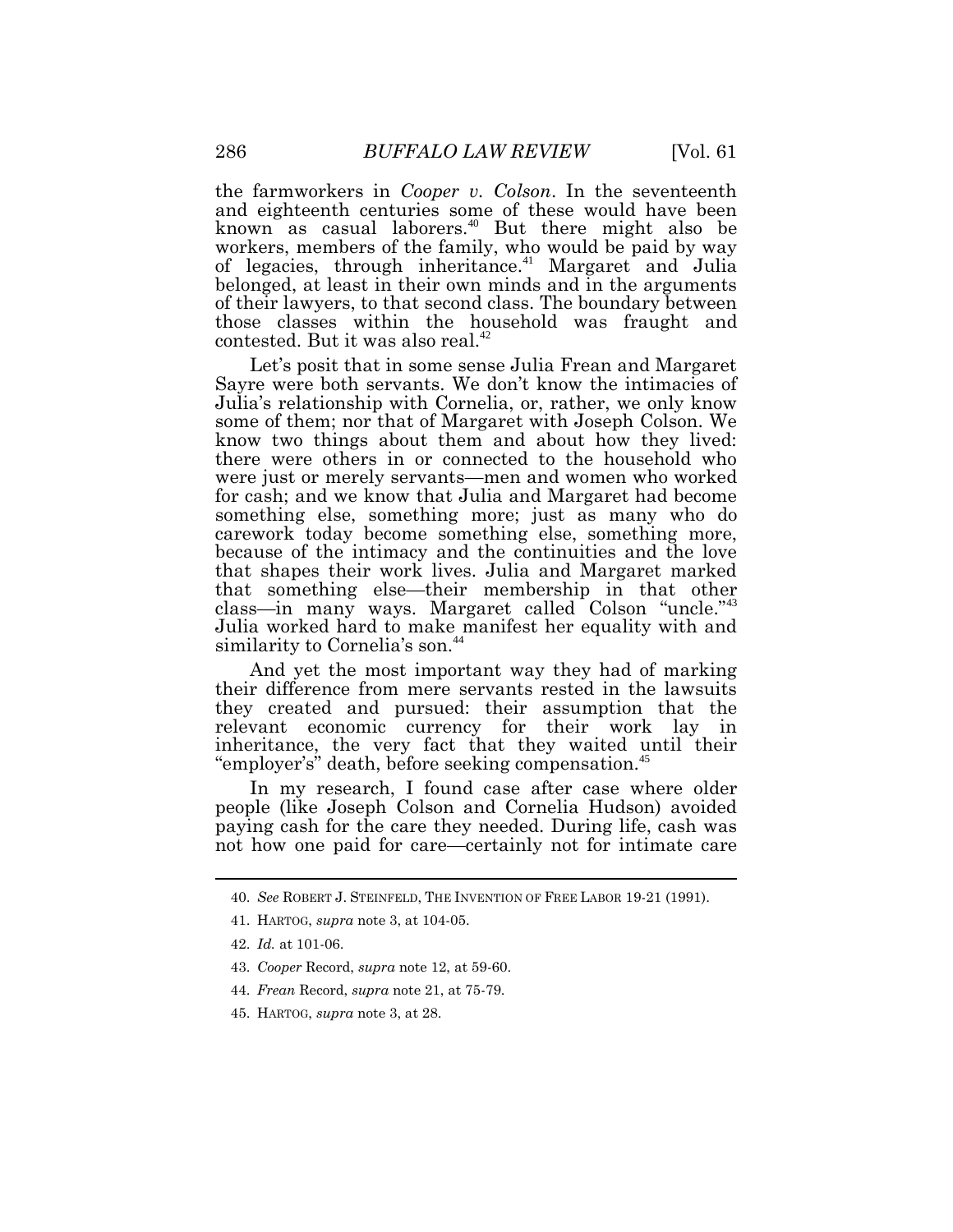within a household.<sup>46</sup> But it would be wrong to assume that they and those who cared for them were not participating in economic transactions. The promises older people made were understood, and were meant to be understood, as commitments—contingent commitments, a property lawyer would say—but still commitments.<sup>47</sup> They drew younger careworkers into work that was needed; and the promises kept them from leaving.<sup>48</sup> And the cases I read were almost universally the detritus left from those transactions.

Both workers and "employers" would have understood the rules of the game of legacies. At least in the Anglo-American legal world, certainly so in nineteenth and early twentieth century New Jersey, the trump of testator's freedom often played a determinative role in determining ultimate entitlements to family wealth.<sup>49</sup> But testator's freedom (real, though bounded by a variety of rules and limitations), the fact that many workers would not get what they thought they were working for, was no more a denial of the reality of the economic relationship than the employment at will doctrine or the entireties doctrine was a denial of contractual freedom in the non-familial world of labor relations.<sup>50</sup> It was, rather, a shaping part of the rules of the game in which older people and careworkers workers like Julia and Margaret—participated.

Of course, part of what made it complicated to play the game of working for a legacy was the cultural overlay composed out of romanticism and evangelical Protestantism and notions of separate spheres and so much else—that made the family appear as a space where work occurred as a response to need, without calculations of pay at all.<sup>51</sup> Moreover, workers like Julia and Margaret always had to confront a set of legal and equitable presumptions that made near blood relatives presumptive legatees.<sup>52</sup> Lawyer Demarest tried to turn those cultural and legal overlays

- 51. *Id.* at 121-22.
- 52. *Id.* at 70-71.

<sup>46.</sup> *Id.* at 103-04.

<sup>47.</sup> *Id.* at 7, 10.

<sup>48.</sup> *Id.* at 5-6.

<sup>49.</sup> *Id.* at 250-51.

<sup>50.</sup> *Id.* at 67-68.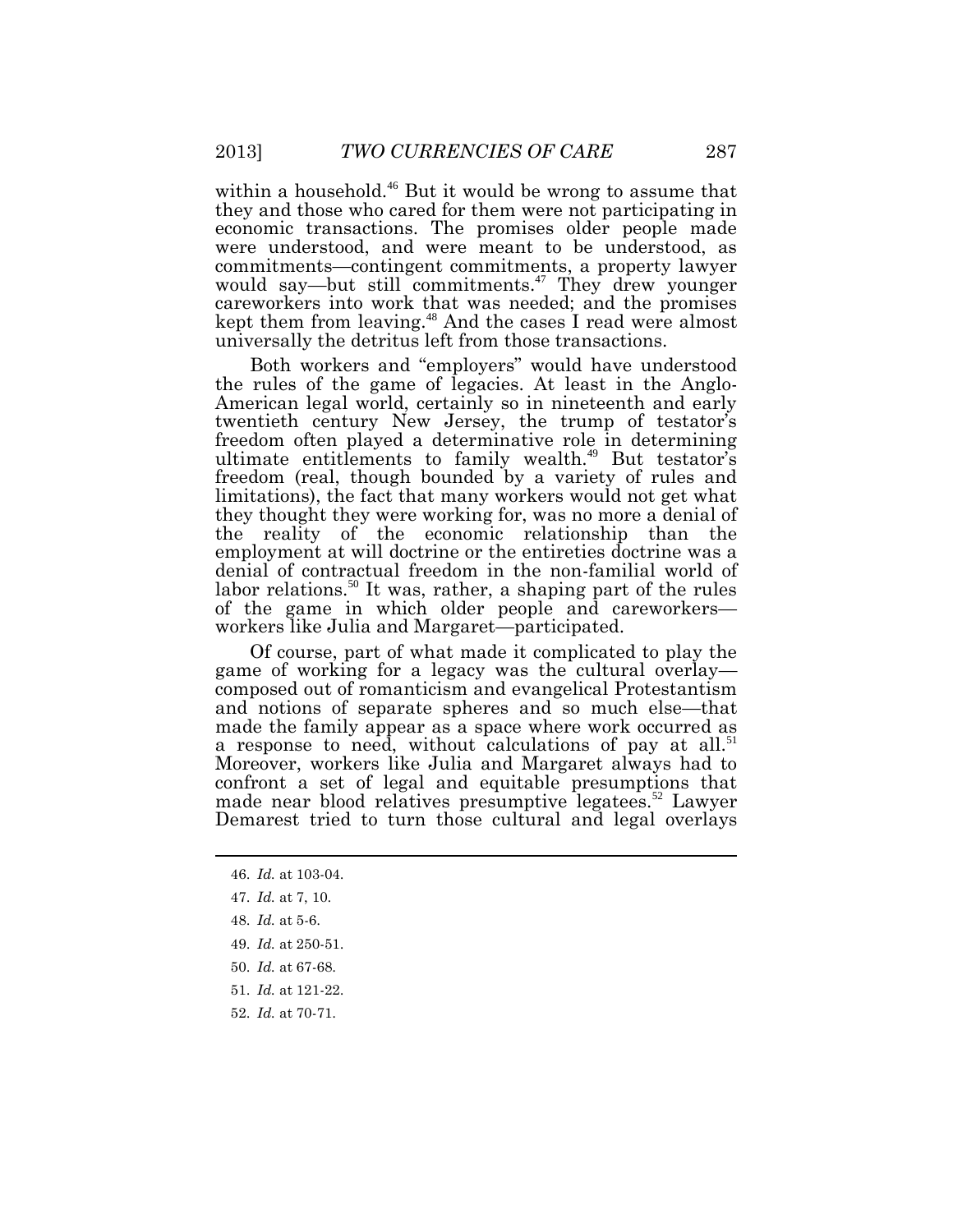into a trap for Julia Frean, and often (as one saw with Julia) litigants had themselves apparently internalized those understandings into their own contradictory and ambivalent understandings of their positions as working family members.<sup>53</sup>

And yet, women like Julia Frean and Margaret Sayre were also perfectly capable of holding both their love of their employers and their sense of entitlement to compensation for work done together. It seems to me that they lived at the same time in at least two moral universes. And many of them managed the burden of negotiating around and between those two moral universes with remarkable skill.

In one universe, that of the family/household, they earned rewards—moral and spiritual rewards, as well as material rewards—by sharing in a common family enterprise. The material rewards of having invested in the family might be frustrated. Older people—those in control of family property—usually did not have to act in accord with promises made or with apparent commitments and investments. Testator's freedom remained something close to a trump card. The property owner, the older person, retained the right to change his or her mind, to deny promised rewards. There was no legal duty to share in the end. And the fights after death might have ruined the moral and spiritual rewards of family life, at least retrospectively. But within the moral economy of the family, women like Margaret and Julia earned rewards, if rewards were earned, by joining in, by being a loving member of an ongoing family unit. Remember Margaret Sayre's description of the varieties of work that she did. They justified themselves within that normative universe by showing exclusive loyalty, by submerging their independence as competent adults, by emphasizing their continuing place in the family. (It is, therefore, not surprising that so many adult daughters and other women who served as caretakers—including Margaret Sayre—also put off marriage until parental or older employer's death.)<sup>54</sup>

<sup>53.</sup> *See Frean* Record, *supra* note 21, at 78.

<sup>54.</sup> Transcript of Record at 28-29, Hattersley v. Bissett, 29 A. 187 (N.J. 1894); *Cooper* Record, *supra* note 12, at 83; *see* Ridgway v. English, 22 N.J.L. 409, 416- 17 (N.J. Sup. Ct. 1850); Transcript of Record at 52, 58, 63, Petty v. Young, 9 A. 377 (N.J. 1887).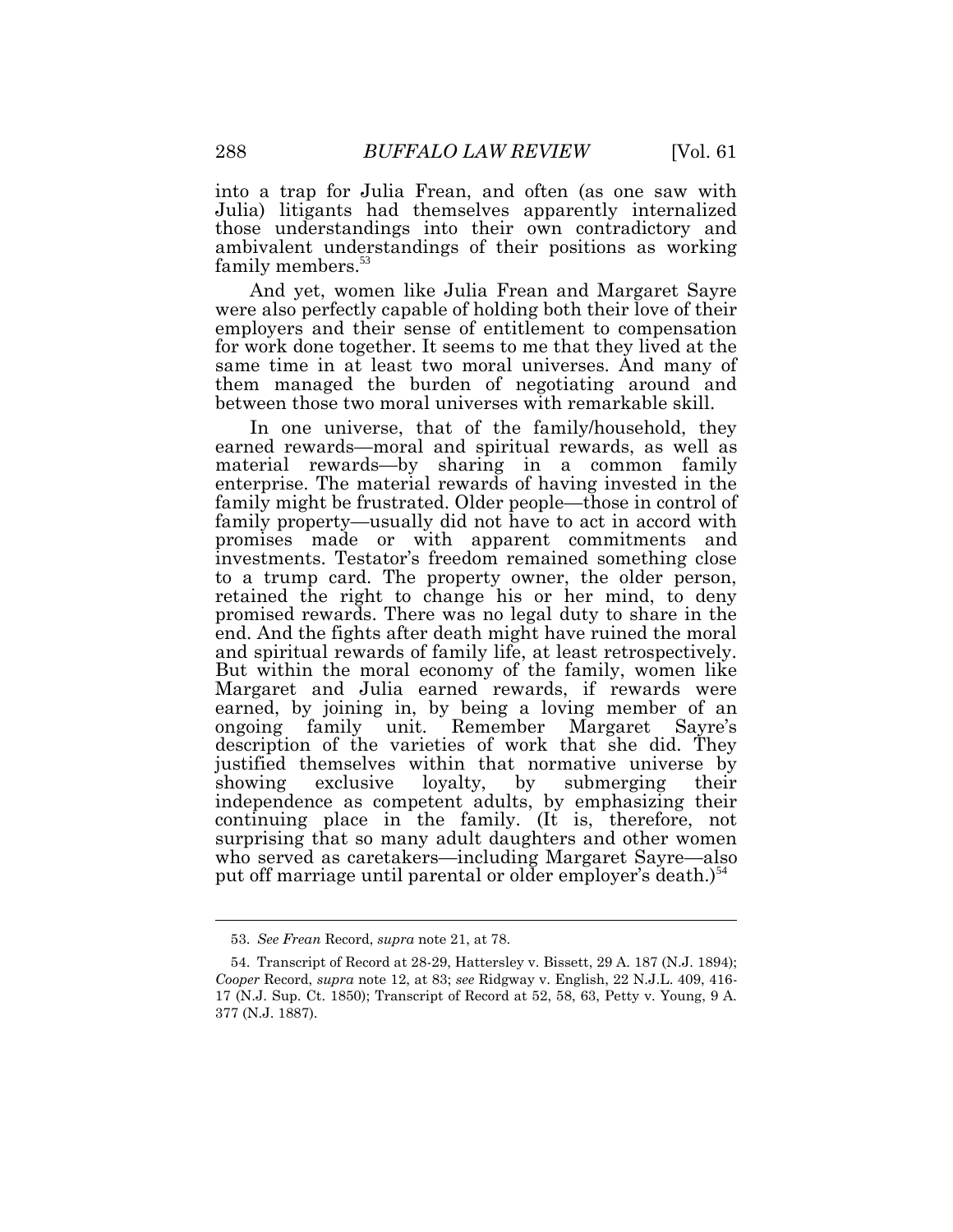In the other universe, on the other hand, in the normative universe that a suit for compensation quantum meruit to a common law court or a petition for specific performance to a court of equity articulated, rights and identities as independent and contractually competent actors took priority. Subordination within the household was inconsistent with an adulthood that produced a successful cause of action. As was too much love. As Alexis De Tocqueville had famously put it, in describing the effect of inheritance on the lives of young American men, "[a]s the family is felt to be a vague, indeterminate, uncertain conception, each man concentrates on his immediate convenience."<sup>55</sup>

A good plaintiff's lawyer ordinarily worked to cabin a client within the second moral universe and to suppress the often multitudinous traces of the first. But as we have also seen, the complexities of real lives kept leaking out into the testimony. And that made the lawyer's work difficult. Revelations of sharing, caring, and love could become destructive to the case the lawyer wanted to make. Remember the anxious interventions of Julia Frean's attorney as she described her love for Cornelia Hudson. But in the hands of a clever lawyer, it was even possible to turn testimony about how subordinated, how submerged, an adult child had been, into support for a successful right to individual compensation. Just as no competent individual or adult would have accepted the discipline of the factory floor without the expectation of pay, so it was with the adult child within the household. Margaret stayed; she did not go to Montana. She hardly received any compensation. She relied on Joseph Colson's promise that she would have a farm. One ironic consequence of subordination and loyalty within the family was that it could occasionally become implicit proof of a labor agreement between older person and younger family member. Someone like Julia Frean would not have stayed and done all that work, accepted a role as a "dependent," if she hadn't expected to be paid.

For those on the other side, for lawyers and their clients—executors and administrators of estates, as well as

<sup>55.</sup> ALEXIS DE TOCQUEVILLE, DEMOCRACY IN AMERICA 51-55 (George Lawrence ed., J.P. Mayer trans., 1969). On justification within moral universes, see LUC BOLTANSKI & LAURENT THÉVENOT, ON JUSTIFICATION: ECONOMIES OF WORTH 164- 78 (Catherine Porter trans., 2006).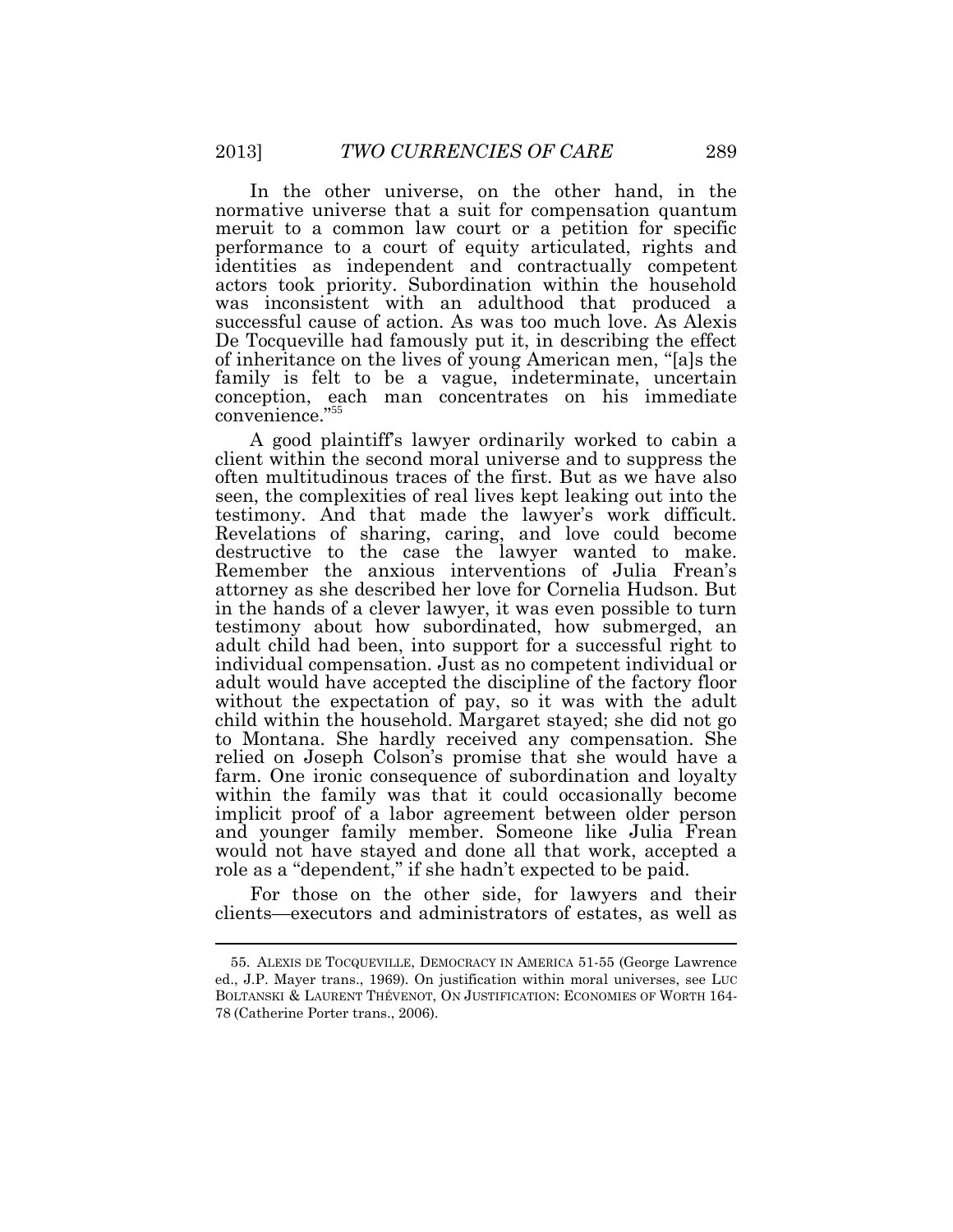siblings and others who opposed careworkers' claims to property or compensation—there were many ways to mark such employees who had become wannabee legatees as something else—as greedy or ungrateful, as morally obtuse or dishonest, as forgetful of the primary moral universe in which they had actually spent their lives. Because of bad legal advice or because of their own moral deficiencies, these "family members" had insisted on rights to property or to payment. Instead, they should have understood themselves as privileged to have been part of loving homes. Or, they ought to have recognized themselves as gift givers, not as crass contractors. They were people who had done good deeds as individuals, in caring for older people. It sullied and darkened their moral status that they were now insisting on compensation for what they once had given voluntarily and freely, out of the goodness of their hearts, out of love. And always there lurked the question whether what they claimed now had been solemnly sworn and promised commitments—contracts—had really been something else earlier, before death and litigation. Was it only after the fact—sometimes many years after the fact, after the relevant speakers were dead—that mere talk had been reconstructed into contracts?

Does any of this resonate with the experience of careworkers today? Are these dilemmas and negotiations ones that simply belong to a past that is gone? The weird practices of a now lost or forgotten foreign country?

میله میله میله

Certainly, the world of care now looks so very different than the world I reconstructed out of the New Jersey cases. Institutionally and politically, old age is today shaped by a pervasive commercialized and corporate health care system, by the identification of the old as the targets of corporate greed and commercial growth, by a pervasive state bureaucracy, and by the increasing presence of a global migratory army of careworkers. All of that makes carework look very different, and makes plausible the public policies that Peggie Smith argues for, which would attach careworkers to the political institutions identified with other forms of work, ones away from "the home."<sup>56</sup>

<sup>56.</sup> *See* Peggie R. Smith, *Who Will Care for the Elderly?: The Future of Home Care*, 61 BUFF. L. REV. 323 (2013).